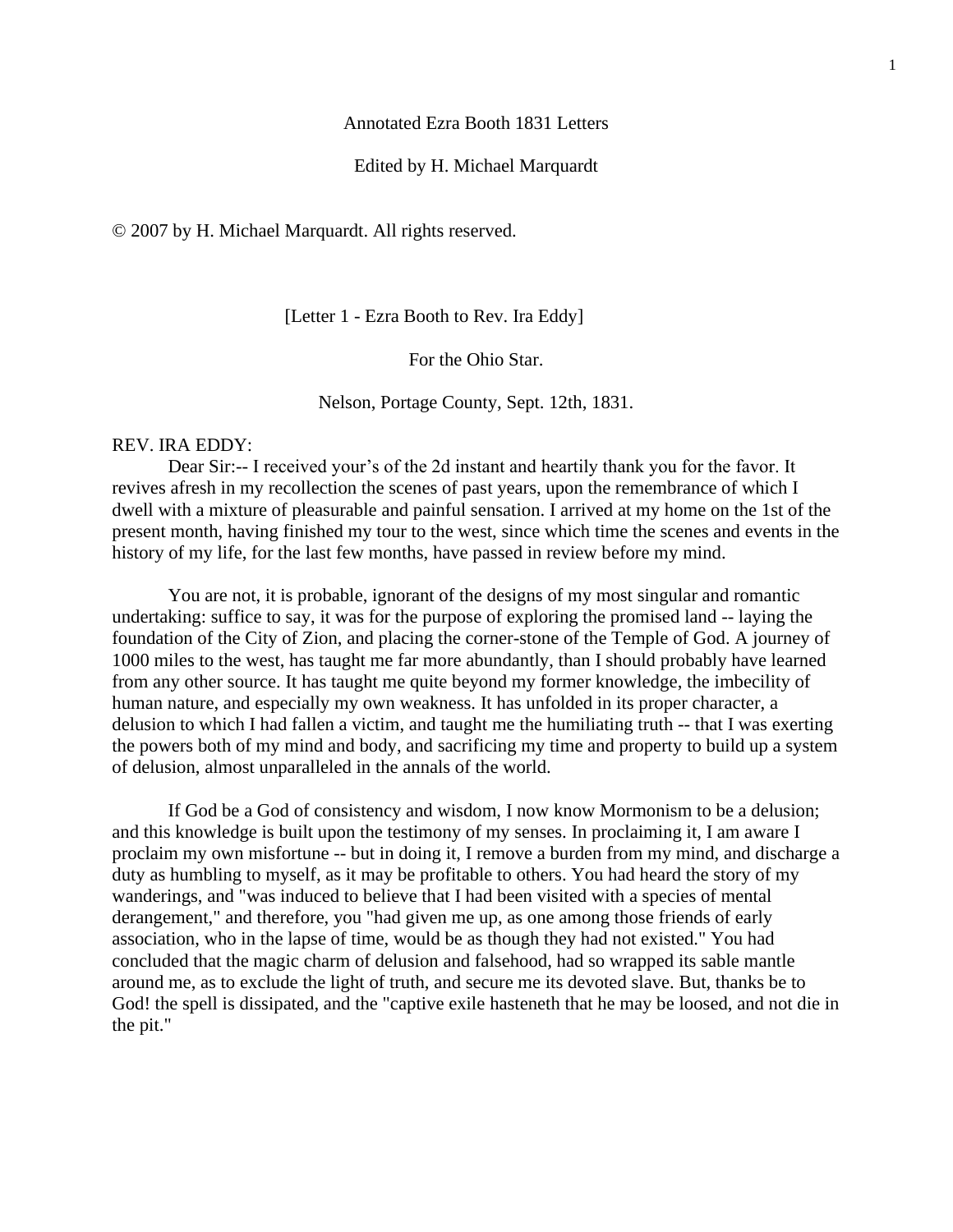When I embraced Mormonism, I conscientiously believed it to be of God. The impressions of my mind were deep and powerful, and my feelings were exerted to a degree to which I had been a stranger. Like a ghost, it haunted me by night and day, until I was mysteriously hurried, as it were by a kind of necessity, into the vortex of delusion. At times I was much elated; but generally, things in prospect were the greatest stimulants to action.

On our arrival in the western part of the State of Missouri, the place of our destination, we discovered that prophecy and visions had failed, or rather had proved to be false. This fact was so notorious, and the evidence so clear that no one could mistake it -- so much so, that Mr. Rigdon himself said that "Joseph's vision was a bad thing." This was glossed over, apparently, to the satisfaction of most persons present; but not fully to my own. It excited a suspicion that some things were not right, and prepared my mind for the investigation of a variety of circumstances, which occurred during my residence there, and indeed, to review the whole subject from its commencement to that time. My opportunities for a thorough investigation, were far greater than they could have been, had I remained at home; and therefore I do not regret that I made that journey, though I sincerely regret the cause of it. Since my return, I have had several interviews with Messrs. Smith, Rigdon and Cowdrey, and the various shifts and turns, to which they resorted, in order to obviate objections and difficulties, produced in my mind additional evidence, that their's is nothing else than a deeply laid plan of craft and deception.

The relation in which Smith stands to the church, is that of a Prophet, Seer, Revelator and Translator; and when he speaks by the Spirit, or says he knows a thing by the communication of the Spirit, it is received as coming directly from the mouth of the Lord.--When he says he knows a thing to be so, thus it must stand without controversy. A question is agitated between two Elders of the church -- whether or not a bucket of water will become heavier by putting a living fish into it. Much is said by each of the disputants; when at length, Smith decides it in the negative, by saying -- "I know by the Spirit, that it will be no heavier." Any person who chooses, may easily ascertain by actual experiment, whether the Prophet was influenced in this decision, by a true or false Spirit.

It is not my design at this time, to enter into particulars relative to the evidence, upon which my renunciation of Mormonism is founded. This evidence is derived from various sources, and is clear and full, and the conviction which it produces, at least on my mind, is irresistible. You are not aware of the nature of this deception, and the spirit that uniformly attends it; nor can you ever know it, unless you yield to its influence, and by experience learn what it is to fall under its power: "from which my earnest prayer is, that you may ever, ever escape."

There probably never was a plan better suited to lead astray the sinner and the conscientious, when in an unguarded hour they listen to its fatal insinuations. The plan also is so ingeniously contrived, having for its aim one principal point, viz: the establishment of a society in Missouri, over which the contrivers of this delusive system, are to possess the most unlimited and despotic sway. To accomplish this, the Elders of the Church, by commandment given in Missouri, and of which I was both an eye and an ear witness, are to go forth to preach Mormonism to every creature; and now, said Mr. Rigdon -- "The Lord has set us our stint; no matter how soon we perform it -- for when this is done, he will make his second appearance."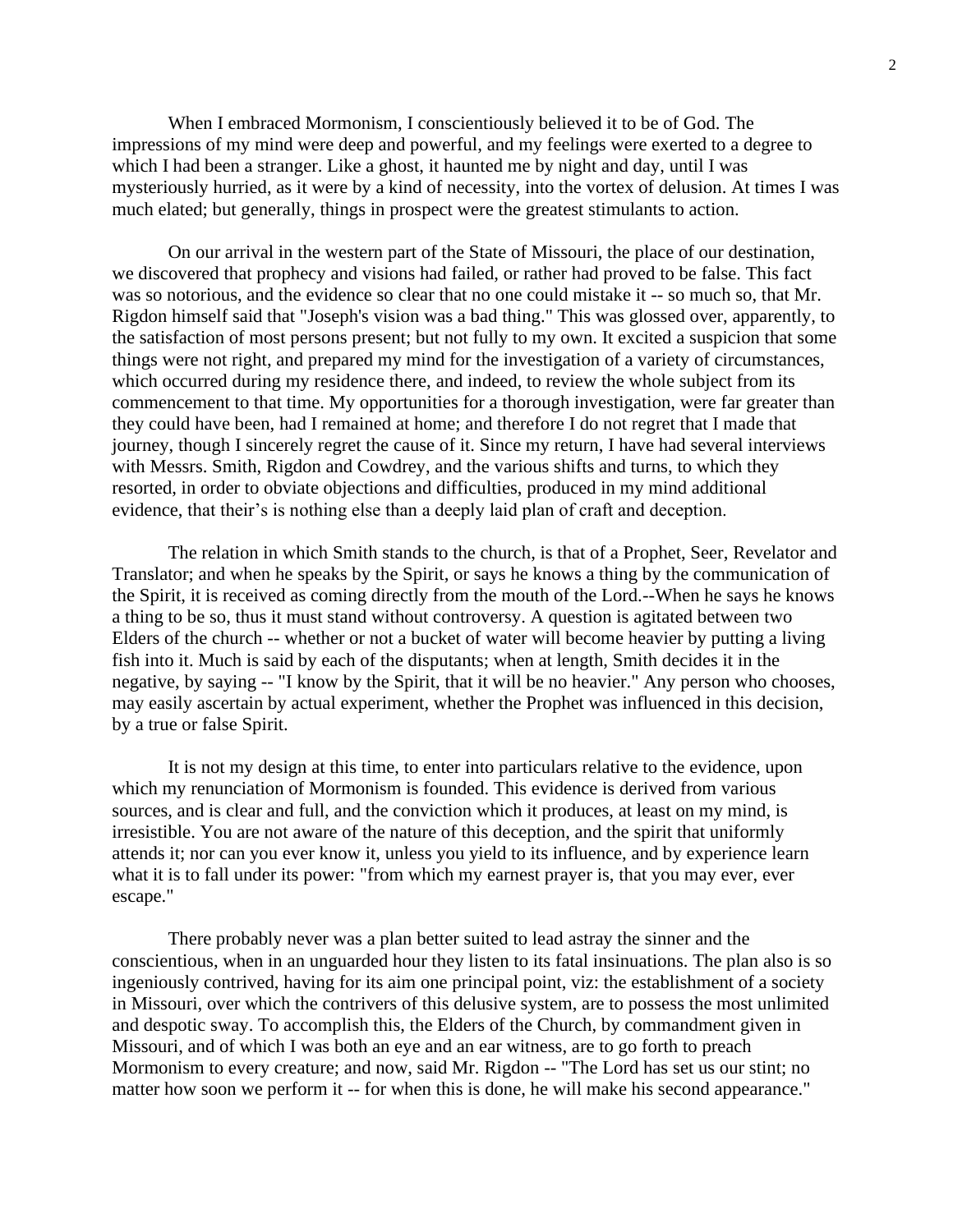I do in sincerity, and I trust in humility, return unfeigned gratitude to the God of infinite mercy, who, in condescension to my weakness, by a peculiar train of providences, brought me to the light, enabled me to see the hidden things of darkness, and delivered me from the snare of the fowler, and from the contagious pestilence which threatened my entire destruction. The scenes of a past few months, are so different from all others in my life, that they are in truth to me "as a dream when one awaketh." Had my fall affected only myself, my reflections would be far less painful than they now are. But to know -- that whatever influence I may have possessed, has been exerted to draw others into a delusion, from which they may not soon be extricated, is to me a source of sorrow and deep regret. They are at this moment the object of my greatest anxiety and commiseration. I crave their forgiveness, and assure them, that they will ever have an interest in my addresses to the throne of grace. It shall be my endeavor to undo as far as possible, what I have done in this case, and also to prevent the spread of a delusion, pernicious in its influence, and destructive in its consequences to the body and soul -- to the present and eternal interests of men.

I am, through restoring mercy and grace, as in former years, though unworthily, yet affectionately your's in Christ. EZRA BOOTH.

(Ohio Star 2 [13 October 1831]:3, Ravenna, Ohio, emphasis omitted)

[Letter 2 - Ezra Booth to Rev. Ira Eddy]

Nelson, Portage Co. Oct. 2, 1831.

#### REV. & DEAR SIR --

Were there none but myself interested in the exposition of Mormonism, I can assure you my time would be otherwise employed than in writing upon a subject which has heretofore been to me one of deep interest, and at times has occasioned the most painful anxiety of mind. I could wish, if possible, to bury it in oblivion; and to remember it no more for ever. But as this is a thing which cannot be accomplished in a moment, for the sake of others, who may be exposed to the delusion, from which, through the mercy of God, I have been recovered, and others who are at present involved in it; and also in compliance with your request, I will, as far as I have ability, unfold a system of darkness, fraught with glaring absurdity, and as deceptive as falsehood itself.

This system, to some, carries the face of plausibility, and appears under an imposing form. It claims the Bible for its patron, and proffers the restoration of the apostolic church, with all the gifts and graces with which the primitive saints were endowed. It is called the fulness of the Gospel to both Jew and Gentile: and is the test by which every man's faith is to be tried. Judgments are denounced against the sinners of this generation; or in other words, all who reject the book of Mormon, are threatened with eternal damnation. Great promises are made to such as embrace it; signs and wonders are to attend them, such as healing the sick, the blind made to see, the lame to walk, &c,; and they are to receive an everlasting inheritance in "the land of Missouri," where the Savior will make his second appearance -- at which place the foundation of the Temple of God, and the City of Zion, have Recently been laid, and are soon to be built. It is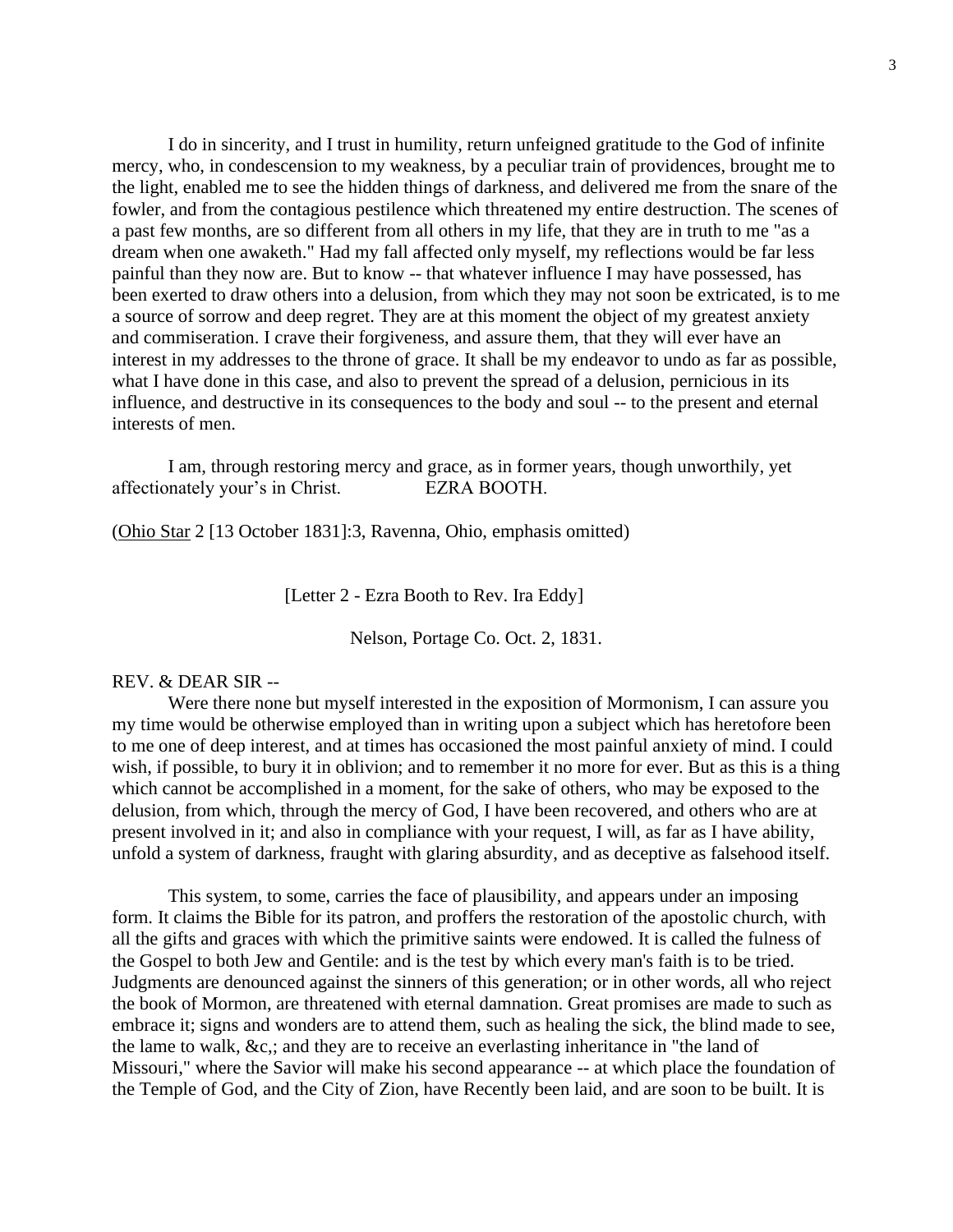also to be a city of Refuge, and a safe asylum when the storms of vengeance shall pour upon the earth, and those who reject the book of Mormon, shall be swept off as with the besom of destruction. Then shall the riches of the Gentiles be consecrated to the Mormonites; they shall have lands and cattle in abundance, and shall possess the gold and silver, and all the treasures of their enemies.

The Mormonite preachers go forth, proclaiming repentance and baptism for the remission of sins, and the laying on of hands for the reception of the Holy Ghost. The form of baptism is similar to other orders; only it is prefaced with -- "having authority given me of Jesus Christ;"<sup>1</sup> also, the laying on of hands -- "In the name of Jesus Christ, receive ye the Holy Ghost." Many of them have been ordained to the High Priesthood, or the order of Milchesidec; and profess to be endowed with the same power as the ancient apostles were. But they have been hitherto unsuccessful in finding the lame, the halt, and the blind, who had faith sufficient to become the subjects of their miracles; and it is now concluded that this work must be postponed until they get to the Missouri; for the Lord will not show those signs to this wicked and adulterous generation. In the commandment given to the churches in the state of New-York, to remove to the state of Ohio, they were assured that these miracles should be wrought in the state of Ohio; but now they must be deferred until they are settled in Missouri.

As the Mormonite church depends principally upon the commandments, and as most of them are concealed from the world, it will be necessary to make some statement respecting them. These commandments come from Smith, at such times and on such occasions as he feels disposed to speak, and Rigdon or Cowder[y] to write them. Their exact number I have never taken pains to ascertain. I have in my possession the "27th commandment to Emma my daughter in Zion;" and should presume there are betwixt fifty and a hundred.<sup>2</sup> They received the addition of five or six while in Missouri; and these are considered a miracle in themselves, sufficient to convince any rational mind. But none but the strong in faith are permitted to witness their origin. I had an opportunity of seeing this wonderful exhibition of the wisdom and power of God, at three different times; and I must say, it bore striking marks of human weakness and wickedness. They are received by the church as divinely inspired, and the name of the Lord is substituted for that of Smith. They are called "The Commandments of the Lord." They are considered "The mysteries of the Kingdom;"<sup>3</sup> and to divulge them to the world, is the same as casting pearls before swine. When they and the Scriptures are at variance, the scriptures are wrongly translated; and Smith, though totally ignorant of the original, being a translator or alterator, can easily harmonize them. Every thing in the church is done by commandment; and yet it is said to be done by the voice of the church. For instance, Smith gets a commandment that he shall be the

<sup>1</sup> 1830 BOM, 478; LDS 3 Nephi 11:25; Book of Commandments (BC) 24:53. This was revised in 1835 D&C 2:22, now LDS D&C 20:73 to "Having been commissioned of Jesus Christ." See also H. Michael Marquardt, *The Joseph Smith Revelations: Text and Commentary* (Salt Lake City: Signature Books, 1999), 65.

<sup>2</sup> Booth's manuscript copy predated the BC manuscript. See BC 26:1; LDS D&C 51:1. This was a guess on the part of Booth. There were about seventy revelations received by Joseph Smith by the time Booth wrote this letter.

<sup>3</sup> A revelation given on 9 February 1831 stated, "Thou shalt observe to keep the mysteries of the kingdom unto thyself, for it is not given to the world to know the mysteries" (BC 44:50). On 1 November 1831 in conference it was agreed to publish a selections of Joseph Smith's revelations. An earlier revelation stated, "thou shalt not command him who is at the head, and at the head of the church, for I have given him the keys of the mysteries and the revelations which are sealed, until I shall appoint unto them another in his stead" (BC 30:6; LDS D&C 28:6-7, [5-26] September 1830).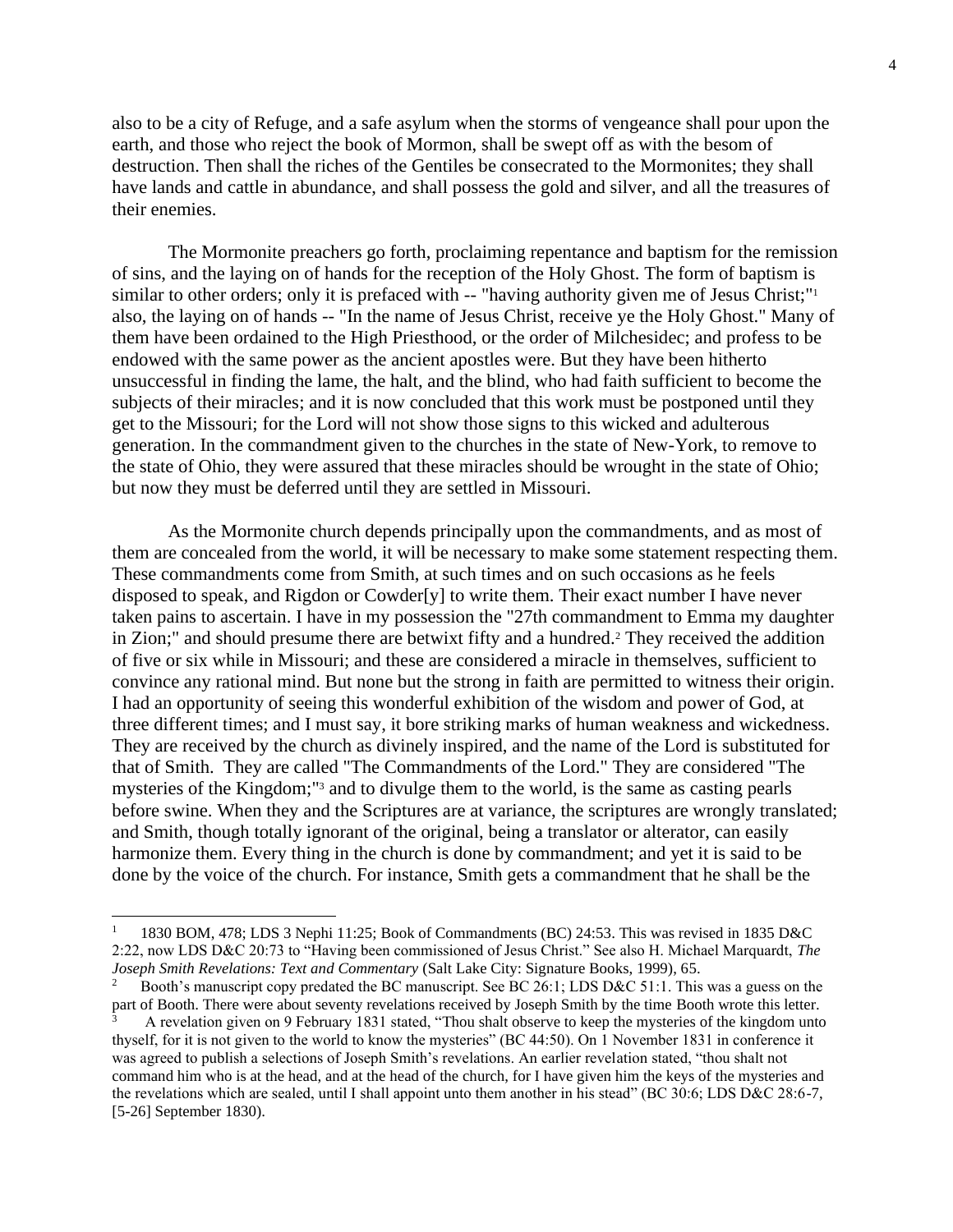"head of the Church," or that he "shall rule the Conference,"<sup>4</sup> or that the Church shall build him an elegant house, and give him 1000 dollars.<sup>5</sup> For this the members of the church must vote, or they will be cast off for rebelling against the commandments of the Lord. In addition to the book of Mormon, and the Commandments, there are Revelations which are not written. In this department, though Smith is the principal, yet there are others who profess to receive revelations; but after all, Smith is to decide whether they come from the Lord or the devil. Some have been so unfortunate as to have their revelations palmed upon the latter. These revelations entirely supercede the Bible, and in fact, the Bible is declared too defective to be trusted in its present form; and it is designed that it shall undergo a thorough alteration, or as they say, translation. This work is now in operation. The Gospel by St. Matthew has already received the purifying touch, and is prepared for the use of the church.<sup>6</sup> It was intended to have kept this work a profound secret, and strict commandments were given for that purpose; and even the salvation of the church was said to depend upon it.<sup>7</sup> The secret is divulged, but the penalty is not as yet inflicted. Their revelations are said to be an addition to the Bible. But instead of being an addition, they destroy its use; for every thing which need be known, whether present, past or future, they can learn from Smith, for he has declared to the church, that he "knows all things that will take place from this time unto the end of the world." If then, placing the Bible under circumstances which render it entirely useless, is infidelity, Mormonism is infidelity.

Joseph Smith, Jun., Sidney Rigdon, Oliver Cowdrey, and Martin Harris, may be considered as the principals in this work; and let Martin Harris tell the story, and he is the most conspicuous of the four. -- He informed me, that he went to the place where Joseph resided, and Joseph had given it up, on account of the opposition of his wife and others: but he told Joseph. "I have not come down here for nothing, and we will go on with it." Martin Harris is what may be called a great talker, and an extravagant boaster; so much so, that he renders himself disagreeable to many of his society. The money he has expended, and the great things he has done, form a considerable topic of his conversation; he understands all prophecies, and knows every thing by the spirit, and he can silence almost any opposer by talking faster, and louder than he can: or by telling him, "I know every thing and you know nothing: I am a wise man and you are a fool;" and in this respect, he stands a fair sample of many others in the church. Yours affectionately,

E. BOOTH.

REV. I. EDDY.

<sup>4</sup> BC 30:10 has "my servant Joseph shall be appointed to rule the conference by the voice of it." The word "rule" was changed to "preside over" in 1835 D&C 51:4; LDS D&C 28:10.

<sup>5</sup> On 4 February 1831 revelation instructed, "it is meet that my servant Joseph should have a house built, in which to live and translate" the KJV Bible (BC 43:9; LDS D&C 41:7). There is no mention of \$1,000 dollars in the BC text.

<sup>6</sup> Joseph Smith's revision of Matthew commenced on 8 March 1831 and 26 of the 28 chapters were revised before Smith left in June on his first trip to Missouri.

<sup>7</sup> The 9 February 1831 revelation included "for thy salvation thou shalt hold thy peace concerning them" (Marquardt, *Joseph Smith Revelations*, 109). Later at a conference held on 25 October 1831 Joseph Smith said "except the church receive the fulness of the Scriptures that they would yet fall" (Donald Q. Cannon and Lyndon W. Cook, eds., *Far West Record: Minutes of The Church of Jesus Christ of Latter-day Saints, 1830-1844* [Salt Lake City: Deseret Book Co., 1983], 23). The phrase "fulness of the Scriptures" refers to Joseph Smith's Bible revision.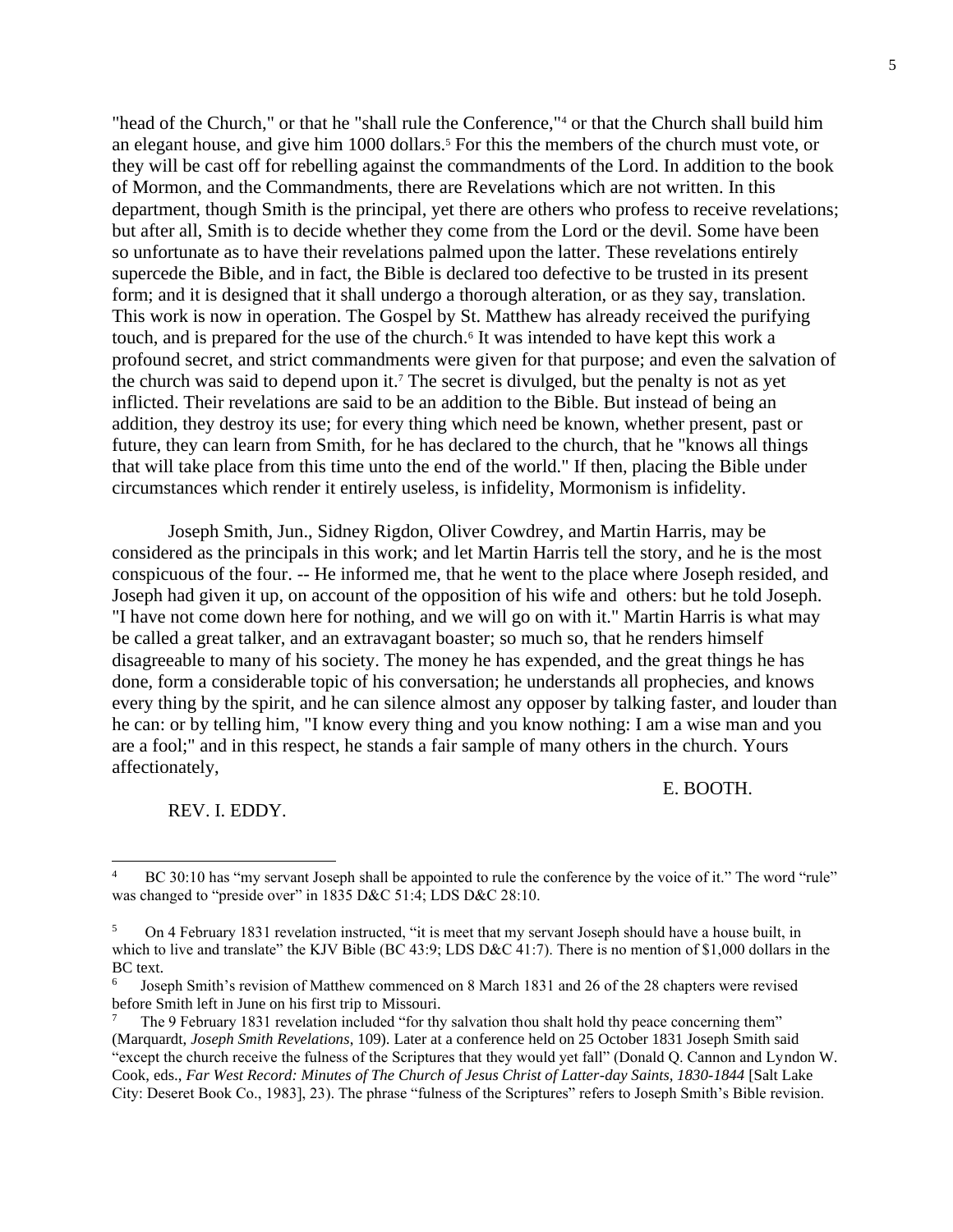[Letter 3 - Ezra Booth to Rev. Ira Eddy]

Nelson, Portage Co. Oct. 24, 1831.

# REV. & DEAR SIR --

Mormonism has in part changed its character, and assumed a different dress, from that under which it made its first appearance on the Western Reserve. Many extraordinary circumstances which then existed, have vanished out of sight; and the Mormonites desire, not only to forget them, but wish them blotted out of the memory of others. Those wonders, which they wish to have forgotten, stand as the principal foundation of the faith of several hundred of the members of their church.

With the Wonders of Mormonism, or some of them, I design to occupy your attention in this letter; and I wish you to observe here, and hereafter remember, that the evidence by which all my statements are supported, is derived from my own experience and observation, or from testimony of persons, who still adhere to Mormonism; and I hold myself responsible to any tribunal, whether on Earth or in Heaven, for the truth of what I write, or at least, for an intention to write the truth, and nothing but the truth.

"Being carried away in the spirit" and "I know it to be so by the spirit," are well known phrases, and in common use in the Mormonite church. We will first notice the gift of tongues, exercised by some when carried away in the spirit. These persons were apparently lost to all surrounding circumstances, and wrapt up in the contemplation of things, and in communicating with persons not present. -- They articulated sounds, which but few present professed to understand; and those few, declared them to be the Indian language. A merchant, who had formerly been a member of the Methodist society, observed, he had formerly traded with the Indians, and he knew it to be their dialect. Being myself present on some of these occasions, a person proffered his services as my interpreter, and translated these sounds, which to me were unintelligible, into English language. One individual could read any chapter of the Old or New-Testament, in several different languages. This was known to be the case by a person who professed to understand those languages. In the midst of this delirium, they would, at times, fancy themselves addressing a congregation of their red brethren; and mounted upon a stump, or the fence, or from some elevated situation, would harangue their assembly, until they had convinced and converted them. They would then lead them into the water, and baptize them, and pronounce their sins forgiven. In this exercise, some of them actually went into the water; and in the water, performed the ceremony used in baptizing. These actors assumed the visage of the savage, and so nearly imitated him, not only in language, but in gestures and actions, that it seemed the soul and body were completely metamorphosed into the Indian. No doubt was then entertained but that this was an extraordinary work of the Lord, designed to prepare those young men for the Indian mission; and many who are still leaders of the church, could say, "we know by the spirit that it is the work of the Lord." And now they can say, "we know by the spirit that it was it is the work of the Devil." Most of those who were the principal actors, have since apostatized, and the work is unanimously discarded by the church. The limits, which my want of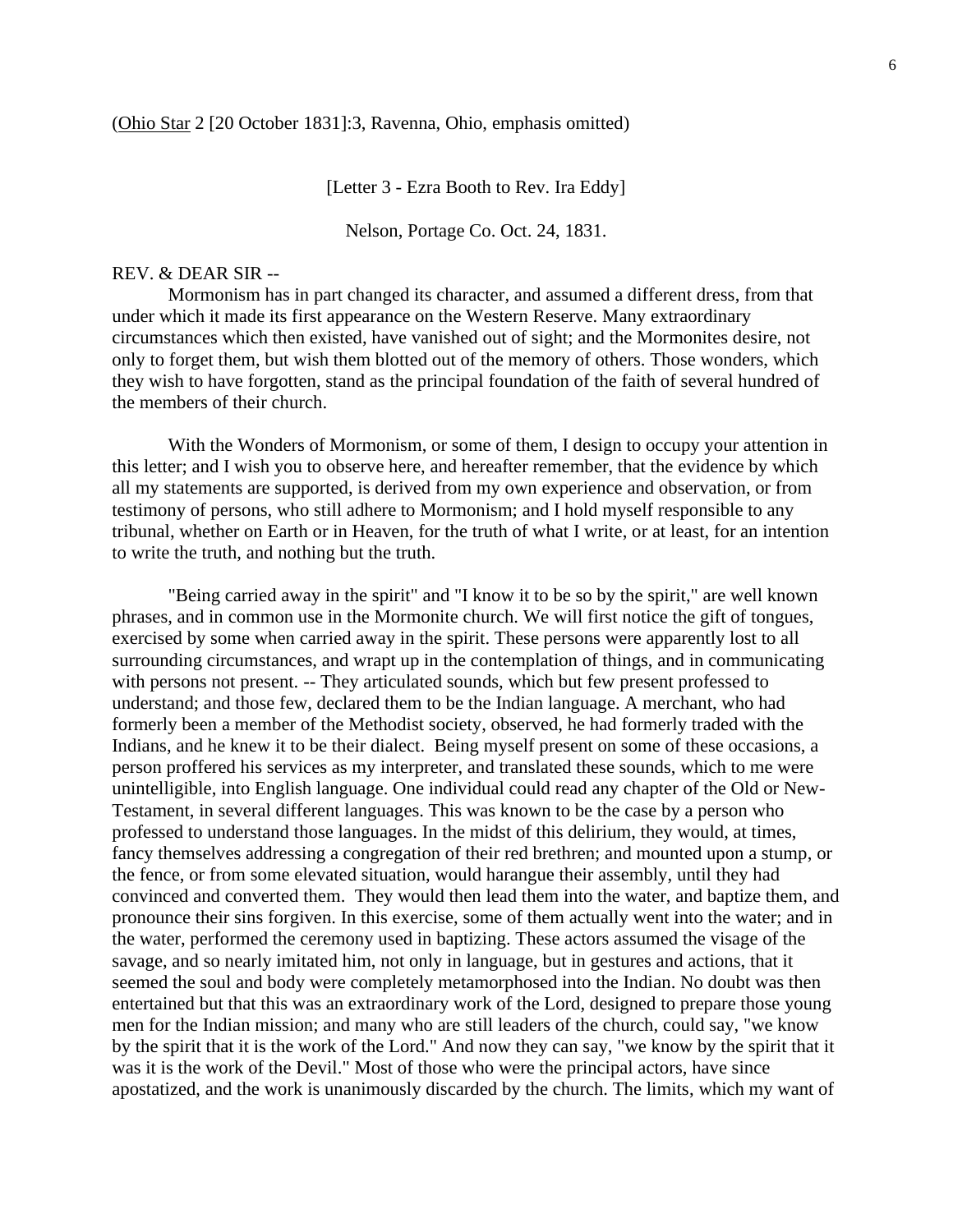time to write, as well as your want of patience to read, compel me to prescribe for myself, will allow me only to touch on some of the most prominent parts of this newly-invented, and heterogeneous system.

A new method for obtaining authority to preach the Gospel was introduced into the church. One declared he had received a commission, directly from Heeven [Heaven], written upon parchment. Another, that it was written upon the palm of his hand, and upon the lid of his Bible, &c. Three witnesses, and they were formerly considered persons of veracity, testified, that they saw the parchment, or something like it, when put into the hands of the candidate. These commissions, when transcribed upon a piece of paper, were read to the church, and the persons who had received them, were ordained to the Elder's office, and sent out into the world to preach. But this also sunk into discredit, and experienced the fate of the former.

Visions, also, were in high credit, and sounded abroad as an infallible testimony in favor of Mormonism. The visionary, at times, imagined he saw the City of New Jerusalem; unlocked its gate, and entered within the walls; passed through its various apartments, and then returned, locked the gate, and put the key into his pocket. When this tour was finished, he would entertain his admiring friends, with a detailed description of the Heavenly City.

The condition of the ten tribes of Israel since their captivity, unto the present time, has excited considerable anxiety, and given rise to much speculation among the learned. But after all the researches which have been made, the place of their residence has never been satisfactorily ascertained. But these visionaries have discovered their place of residence to be contiguous to the north pole; separated from the rest of the world by impassable mountains of ice and snow. In this sequestered residence, they enjoy the society of Elijah the Prophet, and John the Revelator, and perhaps the three immortalized Nephites. -- By and by, the mountains of ice and snow are to give way, and open a passage for the return of these tribes, to the land of Palestine.<sup>8</sup>

About this time, the ministration of angels was supposed to be frequent in the church. The Heavenly visitants made their appearance to certain individuals: they seldom made any communication, but presented themselves as spectacles for the beholder to gaze upon, with silent admiration.

Smith is the only one at present, to my knowledge, who pretends to hold converse with the inhabitants of the celestial world. It seems from his statements, that he can have access to

<sup>8</sup> Concerning "the mountains of ice and snow" to give away from the "north pole" or north of Ohio. A revelation given after Booth's 24 October 1831 letter, which reflects beliefs in the church. The text says, "And they who are in the north countries shall come in remembrance before the Lord, and their prophets shall hear his voice, and shall no longer stay themselves, and they shall smite the rocks, and the ice shall flow down at their presence" (Marquardt, *Joseph Smith Revelations*, 174; LDS D&C 133:26, 3 November 1831, Hiram, Ohio).

At the 3 June 1831 conference Levi Hancock reported that Joseph Smith said "John was to tarry until Christ came. He is now with the ten tribes preaching to them and when we can get ready for them they will come" (The Life of Levi Hancock, typed copy, original in LDS archives). See also Bruce N. Westergren, ed., *From Historian to Dissident: The Book of John Whitmer* (Salt Lake City: Signature Books, 1995), 69.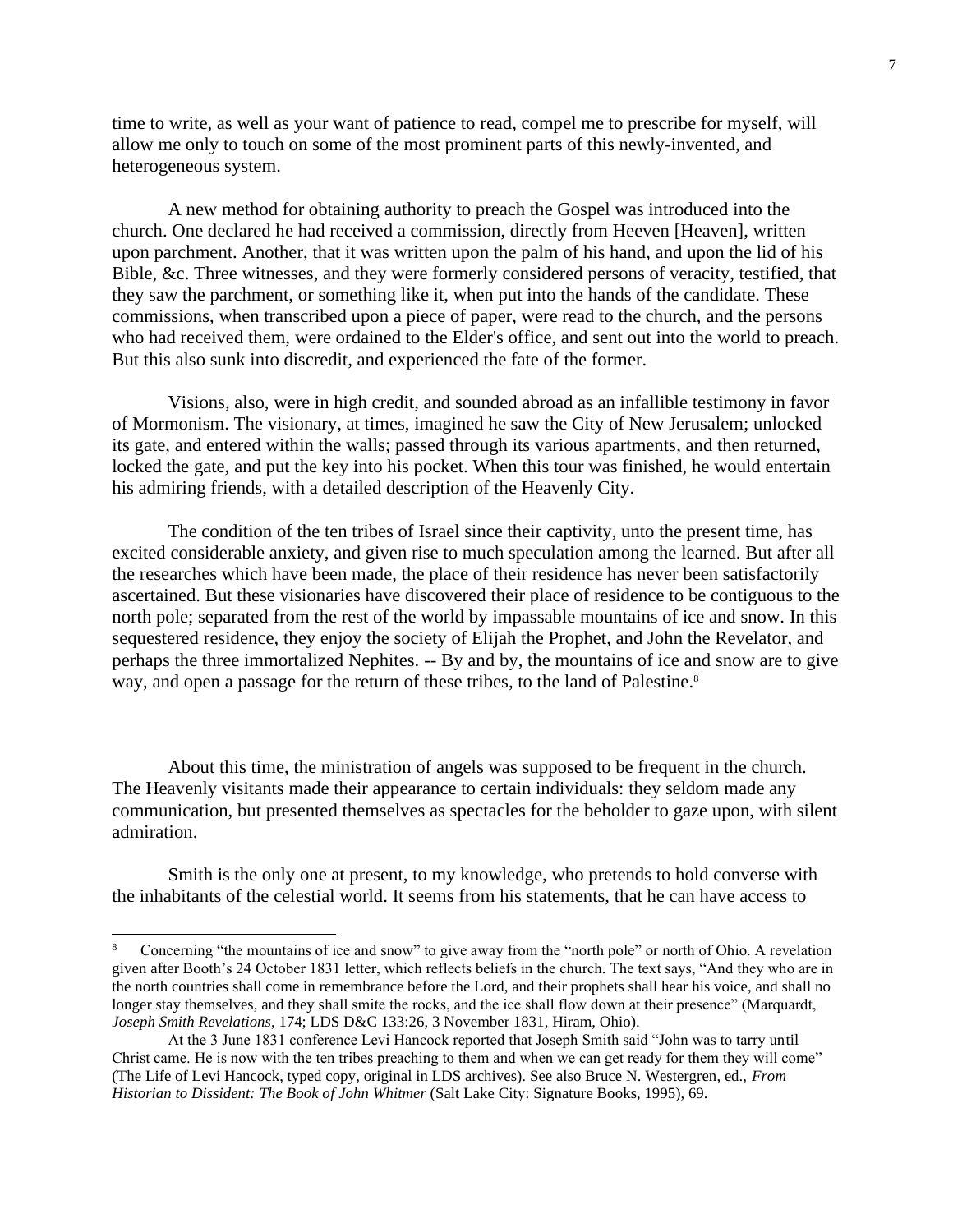them, when and where he pleases. He does not pretend that he sees them with his natural, but with his spiritual, eyes; and he says he can see them as well with his eyes shut, as with them open. So also in translating. -- The subject stands before his eyes in print, but it matters not whether his eyes are open or shut; he can see as well one way as the other.

You have probably read the testimony of the three witnesses appended to the Book of Mormon. These witnesses testify, that an angel appeared to them, and presented them the golden plates, and the voice of God declared it to be a Divine Record. To this they frequently testify, in the presence of large congregations. When in Missouri, I had an opportunity to examine a commandment given to these witnesses, previous to their seeing the plates.<sup>9</sup> They were informed that they should see and hear these things by faith, and then they should testify to the world, as though they had seen and heard, as I see a man, and hear his voice: but after all, it amounts simply to this; that by faith or imagination, they saw the plates and the angel, and by faith or imagination, they heard the voice of the Lord.

Smith describes an angel, as having the appearance of "a tall, slim, well built, handsome man, with a bright pillar upon his head." The Devil once, he says, appeared to him in the same form, excepting upon his head he had a "black pillar," and by this mark, he was able to distinguish him from the former.

It passes for a current fact in the Mormonite church, that there are immense treasures in the earth, especially in those places in the State of N. Y. from whence many of the Mormonites emigrated last spring: and when they become sufficiently purified, these treasures are to be poured into the lap of their church; and then, to use their own language, they are to be the richest people in the world.<sup>10</sup> These treasures were discovered several years since, by means of the dark glass, the same with which Smith says he translated most of the Book of Mormon. -- Several of those persons, together with Smith, who were formerly unsuccessfully engaged in digging and searching for these treasures, now reside in this county, and from themselves I received this information. Yours, affectionately,

REV. I. EDDY

(Ohio Star 2 [27 October 1831]:3, Ravenna, Ohio, emphasis omitted)

EZRA BOOTH.

[Letter 4 - Ezra Booth to Rev. Ira Eddy]

Nelson, Portage Co. Oct. 31, 1831.

## REV. & DEAR SIR --

From the time that Mormonism first made its appearance upon the stage, until the grand tour to the Missouri, an expectation universally pervaded the Church, that the time was not far

<sup>9</sup> Not published in the BC. The revelation was first published in the 1835 D&C and was "given previous to their viewing the plates containing the Book of Mormon" (1835 D&C 42; LDS D&C 17, [14-30] June 1829).

<sup>10</sup> On hidden treasures see 1830 BOM, 443; LDS Helaman 13:18 and 1830 BOM, 520; LDS Mormon 1:18.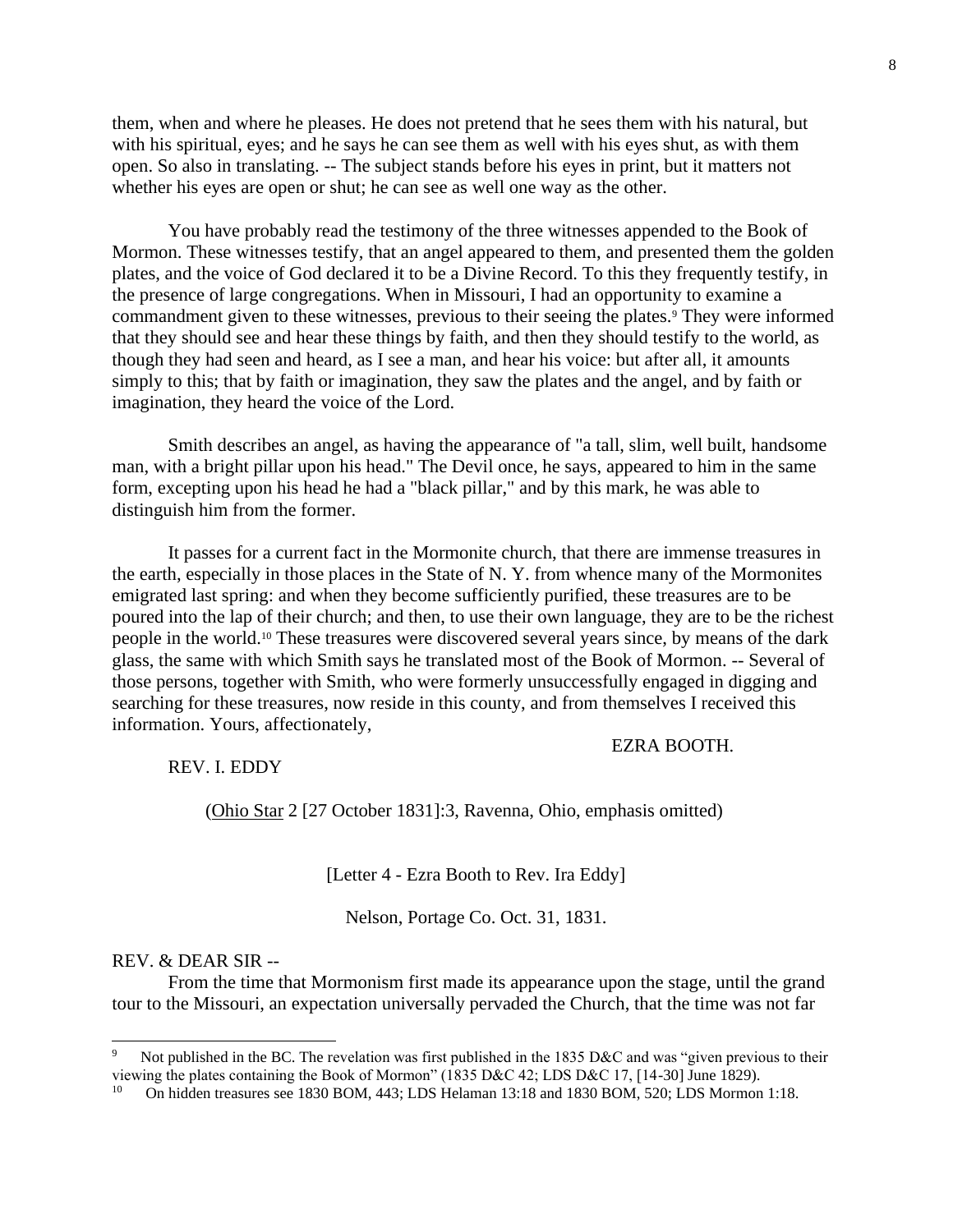distant, when the deaf, the dumb, the maimed, the blind, &c. would become the subjects of the miraculous power of God, so that every defect in their systems would be entirely removed.

This expectation originated from, and was grounded upon a variety of premises, included in a number of commandments, or verbal revelations from Smith, or, as he is styled "the head of the Church." As the 4th of June last, $11$  was appointed for the sessions of the conference, it was ascertained, that that was the time specified, when the great and mighty work was to commence, and such was the confidence of some, that knowledge superceded their faith, and they did not hesitate to declare themselves perfectly assured, that the work of miracles would commence at the ensuing conference. With such strong assurances, and with the most elevated expectations, the conference assembled at the time appointed. To give, if possible, additional energy to expectation, Smith, the day previous to the conference, professing to be filled with the spirit of Prophecy, declared, that "not three days should pass away, before some should see their Savior, face to face." Soon after the session commenced, Smith arose to harangue the conference. He reminded those present of the Prophecy, which he said "was given by the spirit yesterday." He wished them not to be overcome with surprise, when that event ushered in. He continued until by long speaking, himself and some others became much excited. He then laid his hands on the head of Elder Wite [Wight],<sup>12</sup> who had participated largely in the warm feeling of his leader, and ordained him to the High Priesthood. He was set apart for the service of the Indians, and was ordained to the gift of tongues, healing the sick, casting out Devils, and discerning spirits; and in like manner he ordained several others; and then called upon Wite [Wight] to take the floor. Wite [Wight] arose, and presented a pale countenance, a fierce look, with his arms extended, and his hands cramped backward, the whole system agitated, and a very unpleasant object to gaze upon. He exhibited himself as an instance of the great power of God, and called upon those around him, "if you want to see a sign, look at me." He then stept [stepped] upon a bench, and declared, with a loud voice, he saw the Savior: and thereby, for the time being, rescued Smith's prophecy from merited contempt. -- It, however, procured Wite [Wight] the authority to ordain the rest. So said the spirit, and so said Smith. The spirit in Smith selected those to be ordained, and the spirit in Wite [Wight] ordained them. But the spirit in Wite [Wight] proved an erring, and forgetful dictator; so much so, that some of the candidates felt the weight of his hands thrice, before the work was rightly done. Another Elder,<sup>13</sup> who had been ordained to the same office as Wite [Wight], at the bidding of Smith stept [stepped] upon the floor. Then ensued a scene, of which you can form no adequate conception; and which, I would forbear relating, did not the truth require it. This Elder moved upon the floor, his legs inclining to a bend; one shoulder elevated above the other, upon which the head seemed disposed to recline, his arms partly extended; his hands partly half clenched; his mouth half open, and contracted in the shape of an italic O; his eyes assumed a wild and ferocious cast, and his whole appearance presented a frightful object to the view of the beholder. "Speak, Brother Harvey" said Smith. But Harvey intimated by signs,

<sup>11</sup> The conference where the high priesthood was given to church elders was held on 3 June 1831. Other meetings were held with those who remained in Kirtland for the next few days.

<sup>12</sup> Lyman Wight wrote in his autobiography, "here for the *first time* I saw the Melchisedec priesthood introduced into the Church of Jesus Christ, as anciently, whereunto I was ordained under the hands of Joseph Smith, and then ordained sixteen others, such as he chose, unto the same priesthood" (as cited in Joseph Smith III and Heman Smith, eds., *The History of the Reorganized Church of Jesus Christ of Latter Day Saints* [Lamoni, Iowa: Herald House, 1897], 1:193).

<sup>13</sup> The elder was Harvey Whitlock.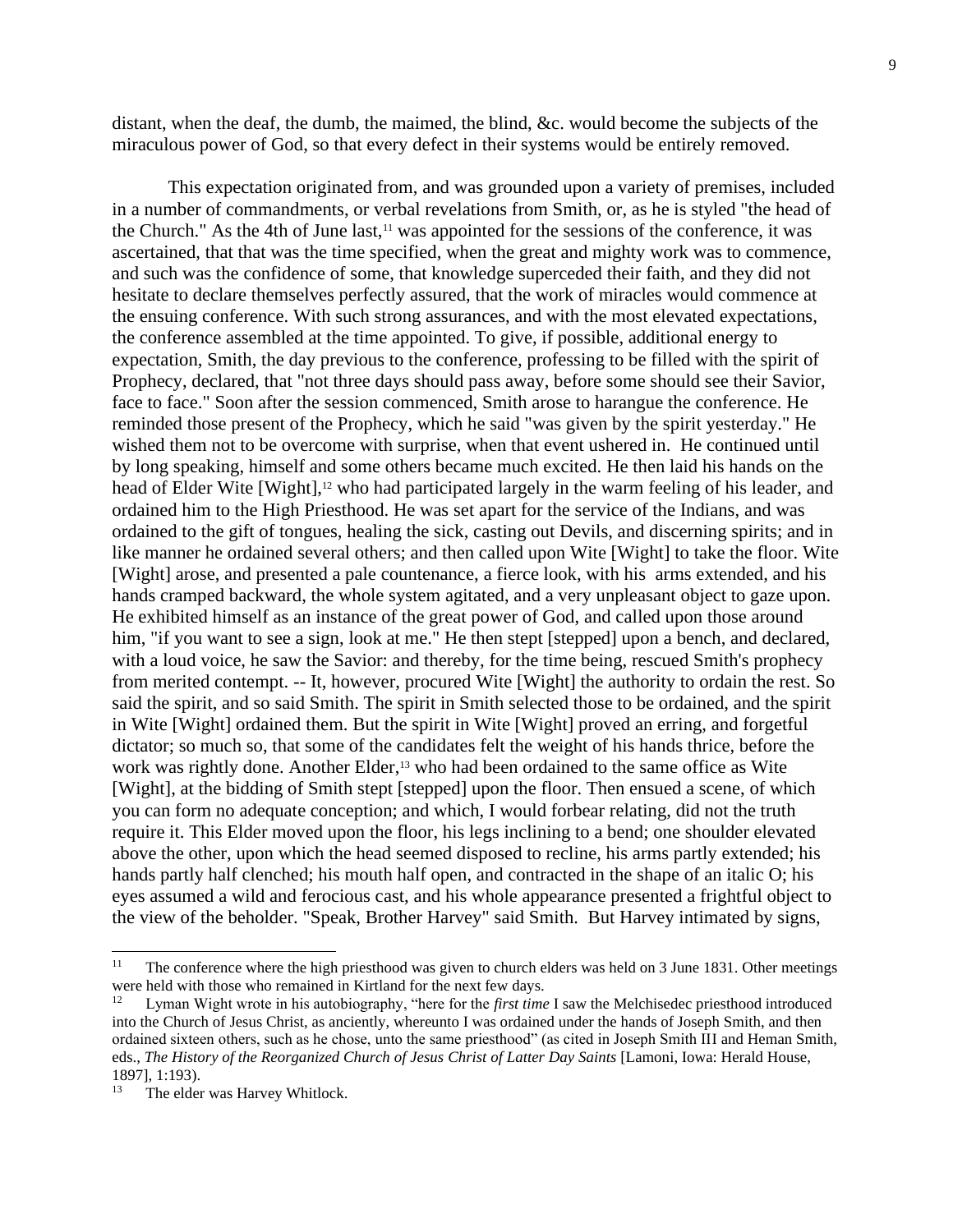that his power of articulation was in a state of suspense, and that he was unable to speak. Some conjectured that Harvey was possessed of the Devil, but Smith said, "The Lord binds in order to set at liberty." After different opinions had been given, and there had been much confusion, Smith learnt by the spirit, that Harvey was under a diabolical influence, and that Satan had bound him; and he commanded the unclean spirit to come out of him.

It now became clearly manifest, that "the man of sin was revealed," for the express purpose that the Elders should become acquainted with the devices of Satan; and after that they would possess knowledge sufficient to manage him. This, Smith declared to be a miracle, and his success in this case, encouraged him to work other, and different miracles. Taking the hand of one of the Elders in his own, a hand, which by accident had been rendered defective, he said, "Brother Mordock [Murdock], I command you in the name of Jesus Christ, to straighten your hand;" in the mean while, endeavoring to accomplish the work by using his own hand, to open the hand of the other. The effort proved unsuccessful; but he again articulated the same commandment, in a more authoritative and louder tone of voice; and while uttering with his tongue, his hands were at work; but after all the exertion of his power, both natural and supernatural, the deficient hand returned to its former position, where it still remains. But ill success in this case, did not discourage him from undertaking another. One of the Elders, who was decrepid [decrepit] in one of his legs, was set upon the floor, and commanded, in the name of Jesus Christ, to walk. He walked a step or two, his faith failed, and he was again compelled to have recourse to his former assistant, and he has had occasion to use it ever since.

A dead body, which had been retained above ground two or three days, under the expectation that the dead would be raised, was insensible to the voice of those who commanded it to wake into life, and is destined to sleep in the grave, till the last trump shall sound, and the power of God easily accomplish the work, which frustrated the attempts, and bid defiance to the puny efforts of the Mormonites.

Under these discouraging circumstances, the horizon of Mormonism gathered darkness; and a storm seemed to hang impending over the church. The gloom of disappointed expectation, overspread the countenances of many, while they labored to investigate the cause of this failure. To add, if possible, to their mortification, a larger assembly collected on the Sabbath, in order to hear preaching. In the midst of the meeting, the congregation was dismissed by Rigdon, and the people sent to their homes. He was directed to do this, he said, by the spirit. But it was generally believed, that he was directed solely by fear; and that he had mistaken the spirit of cowardice, for the spirit of the Lord. Several of the Elders said that they "felt the spirit to preach" to the congregation: and Rigdon felt the spirit to send the people home: such was the unity, which then prevailed among them.

You will doubtless say, can it be possible that the minds of men, and men who possess the appearance of honesty, can be so strangely infatuated, as still to adhere to a system, after it had occasioned so much agitation, and so much disappointment. One reason which can be assigned for this, is, the adherents are generally inclined to consider the system so perfect, as to admit of no suspicion; and the confusion, and disappointment, are attributed to some other cause. Another, and principal reason is, delusion always effects the mind with a species of delirium, and this delirium arises in a degree, proportionate to the magnitude of the delusion. These men, upon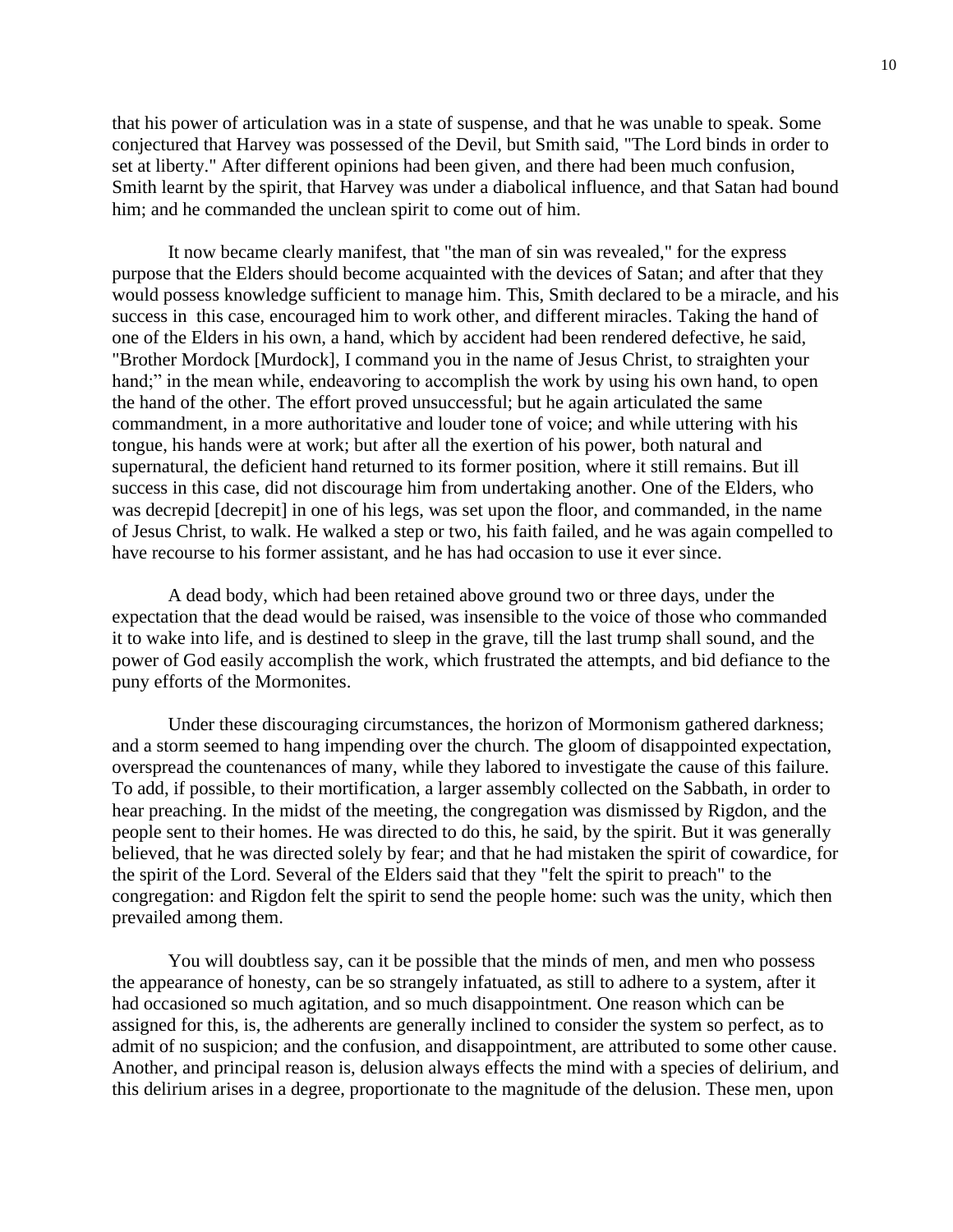EZRA BOOTH.

other subjects, will converse like other men: but when their favorite system is brought into view, its inconsistencies and contradictions, are resolved into inexplicable mystery; and this will not only apply to the delusions now under consideration, but in my view, to every delusion from the highest to the lowest; and it matters not whether it carries the stamp of popularity, or its opposite. Yours, affectionately,

#### REV. I. EDDY

(Ohio Star 2 [3 November 1831]:3, Ravenna, Ohio, emphasis omitted)

[Letter 5 - Ezra Booth to Rev. Ira Eddy]

Nelson, Portage Co. Nov. 7, 1831.

### REV. & DEAR SIR --

In my last letter I gave you a faint representation of the event which transpired, and the circumstances which attended the meeting of the Mormonite Conference. Though many stumbled, yet none irrecoverably fell. Another grand object was presented, and the attention was somewhat diverted from those scenes of disappointment, through which we had recently passed. The tour to Missouri revived the sinking expectations, and gave new energy to faith and hope. In that distant region, anticipation was to be realized in full, and the objects of faith, and hope, were to become the objects of knowledge and fruition. A commandment was received, and Elders were directed to take their journey for the "promised land." They were commanded to go two by two, with the exception of Smith, Rigdon, Harris, and Partridge;<sup>14</sup> and it was designed that these should find an easier method of transporting themselves, than to travel that distance on foot. They were careful to make suitable provision for themselves, both in money and other articles, that while on their journey, they might carry the appearance of gentlemen filling some important stations in life: while many, who were destined to travel on foot with packs upon their backs, were so fired with the ardor of enthusiasm, that they supposed they could travel to Missouri, with but little or no money. These carried the appearance, and were justly entitled to the character of beggars, for when the little money they took with them was expended, they subsisted by begging, until they arrived to their journey's end.

Being myself one of the number selected to perform the journey by land, and not being much accustomed to travel on foot, I hesitated for a while; but believing it to be the will of God, I resolved on an unreserved surrender of myself to the work, and on the 15th of June, in company with the one appointed to travel with me, took up my line of march for Missouri.<sup>15</sup> I do not design to trouble you with a relation of particulars, but will observe, that after I left the north part of the State of Ohio, I made a speedy and a prosperous journey to Missouri. I preached twice in Ohio, thrice in Indiana, once in Illinois, and once in Missouri. We were commanded to preach by

<sup>14</sup> The revelation of 6 June 1831 instructed the elders to travel to the state of Missouri and that Bishop Edward Partridge and Martin Harris were to take their journey with Sidney Rigdon and Joseph Smith (BC 54:24; LDS D&C 52:24).

<sup>15</sup> Elders Isaac Morley and Ezra Booth were instructed to go together and preach the gospel as they went to Missouri (BC 54:23; LDS D&C 52:23). Booth says they left on 15 June 1831.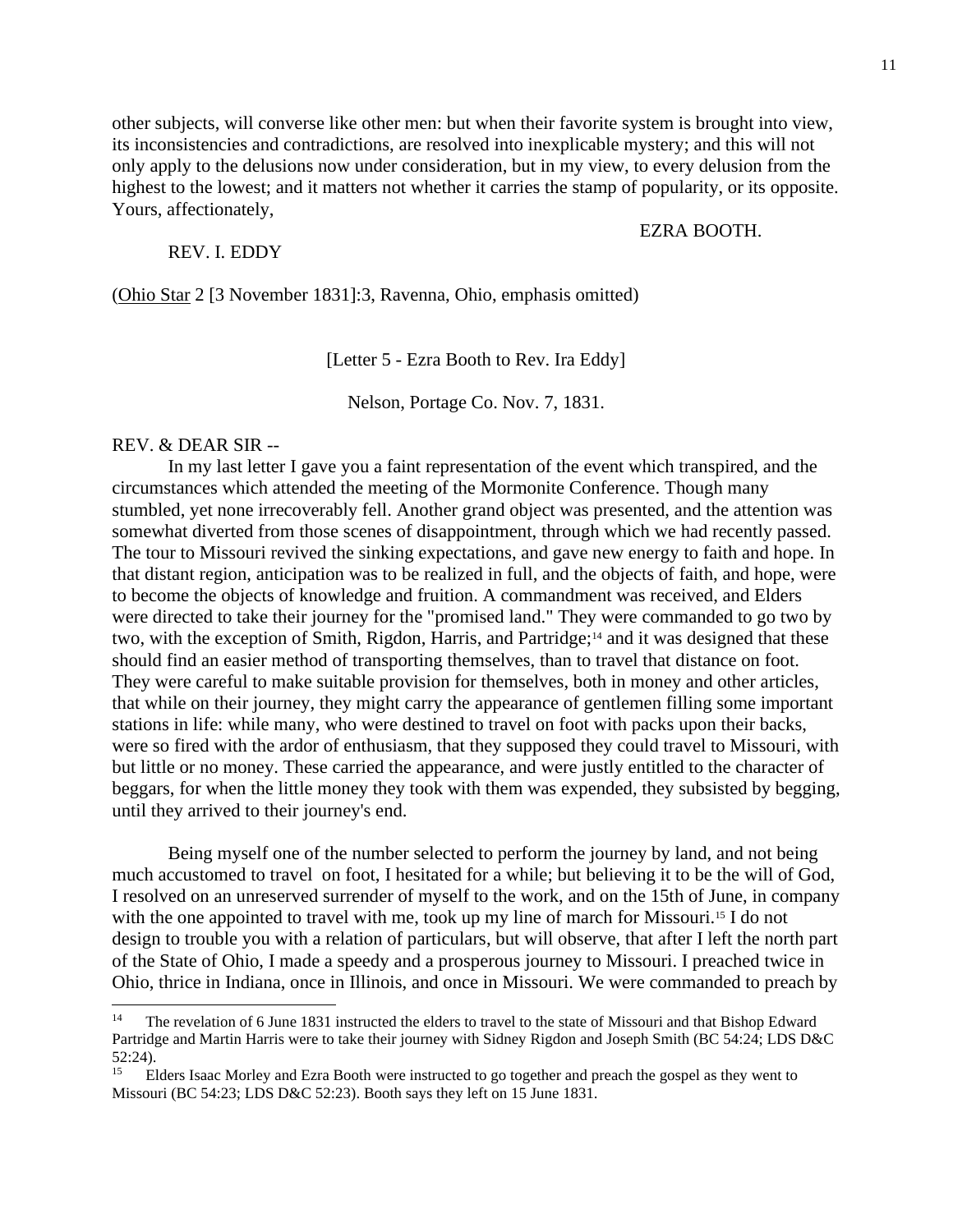the spirit, and my impressions were, that farther to the westward, I should enjoy more of the spirit's influence; and though I travelled one thousand miles to the west, my anticipations, in this respect, were never realized. I seldom ever proclaimed Mormonism with that liberty, which I enjoyed in my public exercises, while a member of the Methodist Episcopal Church. I supposed that at some future time, the spirit would endow me with the power to preach with an unusual degree of liberty. That period has never arrived, and I am persuaded it never will, and I now sincerely desire the spirit of truth to direct my pen, while I endeavor to expose the errors and absurdities of the system I then advocated.

When we arrived at the place to which our mission destined us, we perceived, to our mortification, that disappointment, instead of being confined to the State of Ohio, had journeyed thither, and had arrived before us. We would gladly here have avoided an interview with this, our old companion; but this was impossible, she met us, and stared us in the face which way soever we turned, nor was it possible to look her out of countenance, or put the blush upon her pallid features, or expel her from our society. Some were for making the best of her they could; but for myself, I resolved that she should be expelled, or at any rate, that her visits should be less frequent, or I would abandon the habitation entirely.

When we commenced our journey for Missouri, we expected an "effectual door" would be opened, to proclaim the new system of faith, in that region; and that those who were ordained to the gift of tongues, would have an opportunity to display their supernatural talent, in communicating to the Indians, in their own dialect. Some who were ordained to this office, absolutely knew that through this medium, they should gain access to the Natives, and I will venture to say, I know, that their success will be similar to that of their predecessor, Oliver Cowdrey, who stated that he was endowed with the same foreknowledge. But the event has proved his presumption false. For more than two weeks, while I remained there, the disposition of the Elders appeared to be averse to preaching, either to the white or red people, and indeed, adverse circumstances prevented it.

We expected to assemble together in conference, according to commandment,<sup>16</sup> and the Lord would signally display his power, for the confirmation of our faith; but we commenced our journey home, before most of the Elders arrived. It is true, a conference was held, but it was considered so unimportant, that myself and another man were permitted to be absent, for the purpose of procuring the means of conveyance down the river. We expected to find a large Church, which Smith said, was revealed to him in a vision, Oliver had raised up there. This large Church was found to consist of three or four females.

We expected to witness the exercise of those miraculous gifts, to which some were ordained while in the State of Ohio. But the same difficulty, the same want of faith among the people, which counteracted them here, prevailed there; consequently, no miracles could be wrought. We expected to see the foundation of the City and Temple laid; and this we were permitted to see, and it was in fact a curiosity, but not worth going to Missouri to witness. The honor of consecrating the land, &c. was conferred on Mr. Rigdon. The commandment reads thus:

<sup>16</sup> The commandment to hold a conference was given on 6 June 1831 with the church conference held in Kaw Township, Jackson County on 4 August 1831 (Cannon and Cook, *Far West Record*, 9-10).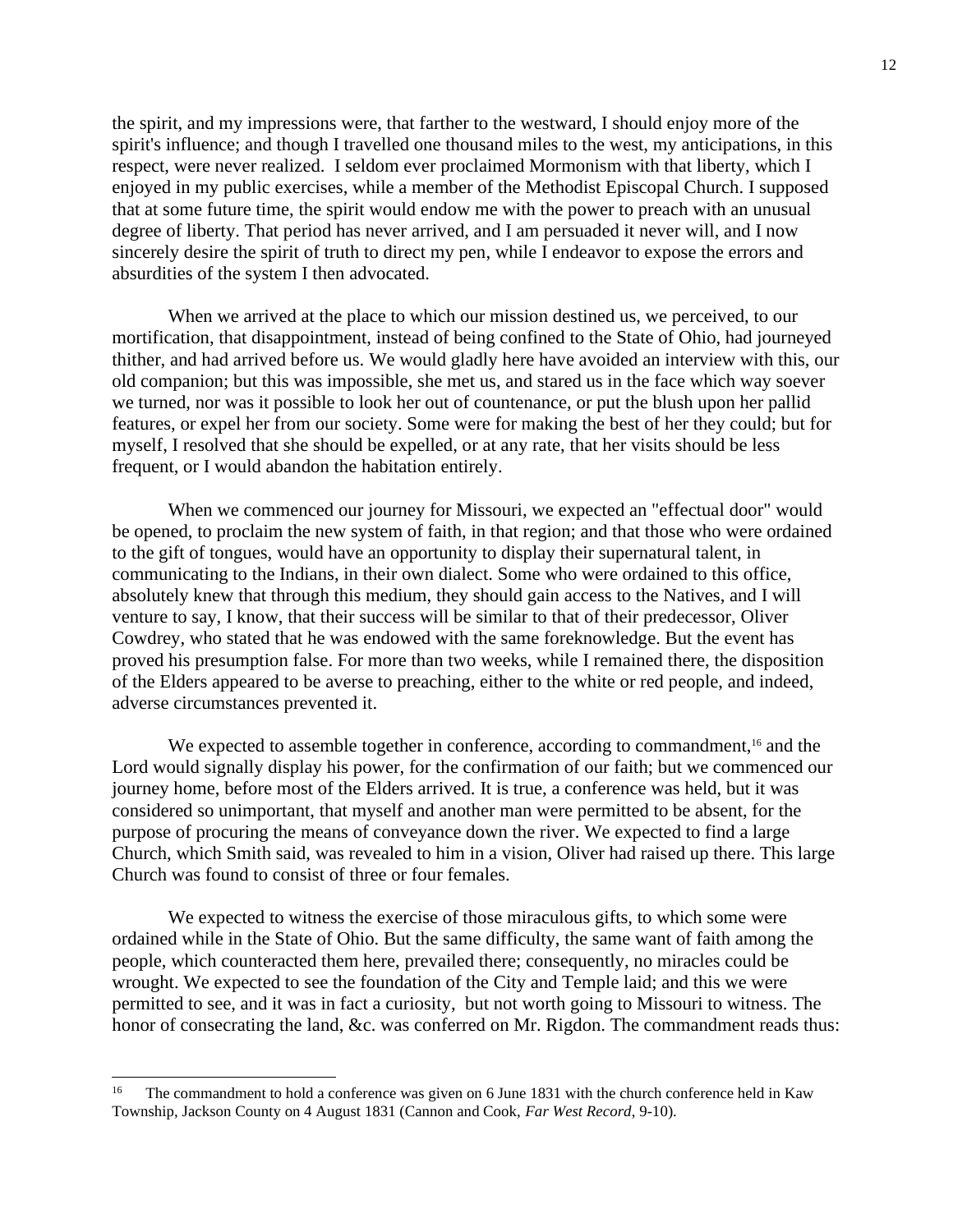"let my servant Sidney consecrate and dedicate the land, and the spot for the Temple"<sup>17</sup> -- again, "Behold I give unto my servant Sidney a commandment, that he shall write a description of the land of Zion, and a statement of the will of God, as it shall be made known to him by the spirit, and a subscription to be presented to the Churches, to obtain money to purchase lands, for an inheritance for the children of God: for behold the Lord willeth that his Disciples, and the children of men should open their hearts, to purchase this whole region of country, lest they receive none inheritance, save it be by the shedding of blood."<sup>18</sup> The childish exultation of the Mormonite leaders, while they echoed and re-echoed, "the Lord has given us this whole region of country;" "this whole region of country is ours;" when it was manifest, agreeable to the commandment, that the gift was only to be obtained, by purchasing it with money at a dear rate, and that, in order to save themselves the trouble of "the shedding of blood," would, under other circumstances, have been truly diverting. But when viewing it as an instance of a deep-laid scheme, and the cunning artifice of crafty impostors, designed to allure the credulous and the unsuspecting, into a state of unqualified vassalage, it presented a melancholy picture of the direful depravity of the human heart, while destitute of those virtues, inculcated in the Gospel of the blessed Redeemer.

It was conjectured by the inhabitants of Jackson County, that the Mormonites, as a body are wealthy, and many of them entertain fears, that next December, when the list of the land is exposed for sale, they will out-bid others, and establish themselves as the most powerful body in the County. But they may dismiss their fears in this respect; for the Mormonites as a body, are comparatively poor, and destined so to remain, until they pursue a different course as it relates to economy and industry, from what they have hitherto pursued. There were ten families, which came by water, landed there the day on which I arrived; and all the land which the Bishop said they had means to purchase, was less than thirty acres to the family; and thirty acres in that country, is little enough for wood and timber land; as fifteen acres upon an average here, are worth thirty there. Neither need they fear that the Mormonites, were they so disposed, will obtain the possession of their lands "by shedding of blood," until the spirit selects more courageous leaders than Smith and Rigdon.

Yours affectionately,

EZRA BOOTH.

REV. I. EDDY.

(Ohio Star 2 [10 November 1831]:3, Ravenna, Ohio, emphasis omitted)

[Letter 6 - Ezra Booth to Rev. Ira Eddy]

Nelson, Portage Co. Nov. 14, 1831.

## REV. & DEAR SIR --

It is well known that the ostensible design of the Mormonites in settling in the western

<sup>17</sup> See BC 59:70; LDS D&C 58:57, [1-2] August 1831.

<sup>18</sup> See BC 59:63-65; LDS D&C 58:50-53.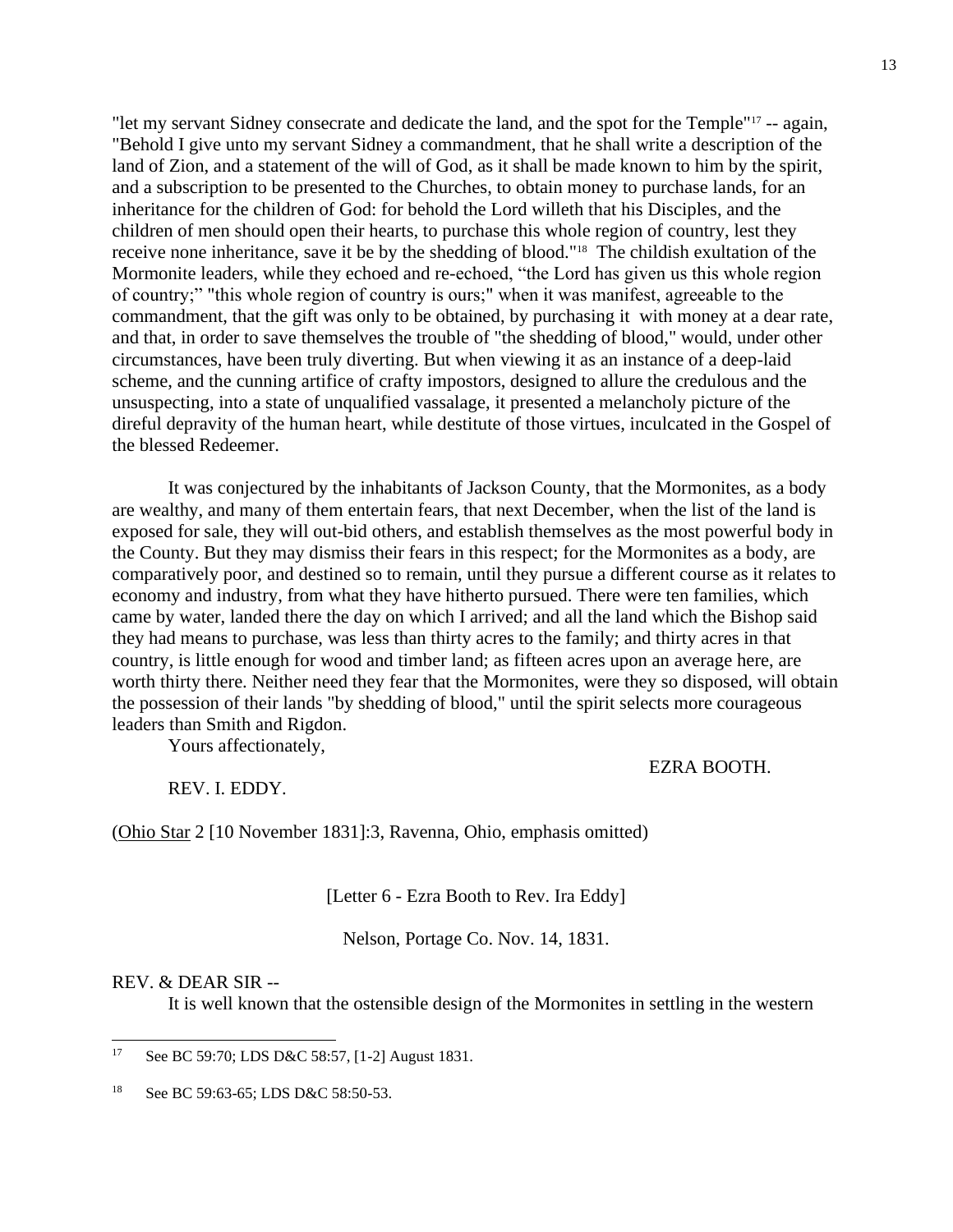part of Missouri, is to convert the Indians to the faith of Mormonism. In this, the leaders appear to have in view, as a mode, the Jesuits of the 16th century, who established themselves in South America, by gaining an entire ascendancy over the hearts and consciences of the natives, and thereby became their masters. As Independence is the place of general rendezvous, and head-quarters of the Mormonites, it may not be amiss to notice it. It is a new Town, containing a courthouse built of brick, two or three merchant stores, and fifteen or twenty dwelling houses, built mostly of logs hewed on both sides; and is situated on a handsome rise of ground, about three miles south of the Missouri river, and about twelve miles east of the dividing line between the U. S. and the Indian Reserve, and is the County seat of Jackson County. In this place, it is designed to establish the Lord's printing press, of which Wm. W. Phelps and O. Cowdery, are to have the management; and also, the Lord's storehouse, committed in charge to S. Gilbert. By the means of these two grand engines, they expect to make the wicked feel the weight of their tremendous power. West of the line lies the territory, selected by the Government of the U. S. for the future residence of the Indians; to which place, a number of tribes have recently emigrated. The question is frequently asked, do the Indians seem disposed to receive Mormonism; or have any of them as yet embraced it? To which question, I have heard some of the leaders reply, "O yes," when the truth is, not an individual had embraced it when I left that place, nor is there any prospect they will embrace it. It is true, that some of the Indians appear to listen with a degree of attention, while the Mormonite teacher pretends to disclose to them the secrets of their origin, the history of their ancestors, and that the Great Spirit designs, in this generation, to restore them to the possession of their lands, now occupied by the whites; and the Indians shall go forth among the white people, "as a lion among the beasts of the forests, and as a young lion, among the flocks of sheep, who, if he goeth through, both treadeth down and teareth to pieces, and no man can deliver. Thy hand shall be lifted upon their adversaries, (the whites,) and all their enemies (the whites) shall be cut off."<sup>19</sup> Here you have a fair specimen of the method adopted in the Book of Mormon, and preached by the Mormonite teachers, for the purpose of enlisting the feelings, and ingratiating themselves with the Indians; and should success attend their endeavors; and the minds of the Indians become inflamed with that enthusiastic spirit which Mormonism inspires, they may be inclined to try the experiment, whether "by the shedding of blood," they can expel the white inhabitants, or reduce them to a state of servitude; and by this means, regain the possession of the lands occupied by their forefathers.

The laying of the foundation of Zion was attended with considerable parade, and an ostentatious display of talents, both by Rigdon and Cowdery.<sup>20</sup> The place being designated as the site where the city was to commence, on the day appointed we repaired to the spot, not only as spectators, but each one to act the part assigned him in the great work of laying the foundation of the "glorious City of the New-Jerusalem." Rigdon consecrated the ground, by an address in the first place to the God whom the Mormons profess to worship; and then making some remarks respecting the extraordinary purpose for which we were assembled, prepared the way for administering the oath of allegiance, to those who, were then to receive their "everlasting inheritance" in that City. He laid them under the most solemn obligations, to constantly obey all

<sup>19</sup> 1830 BOM, 500; LDS 3 Nephi 21:12-13, based upon Micah 5:8-9. See also 1830 BOM, 497; LDS 3 Nephi 20:16-17.

<sup>20</sup> The land was consecrated and dedicated as an inheritance for the Saints by Sidney Rigdon on 2 August 1831. This occurred in Kaw Township about twelve miles west of Independence. The first logs were laid for the foundation of the city of Zion.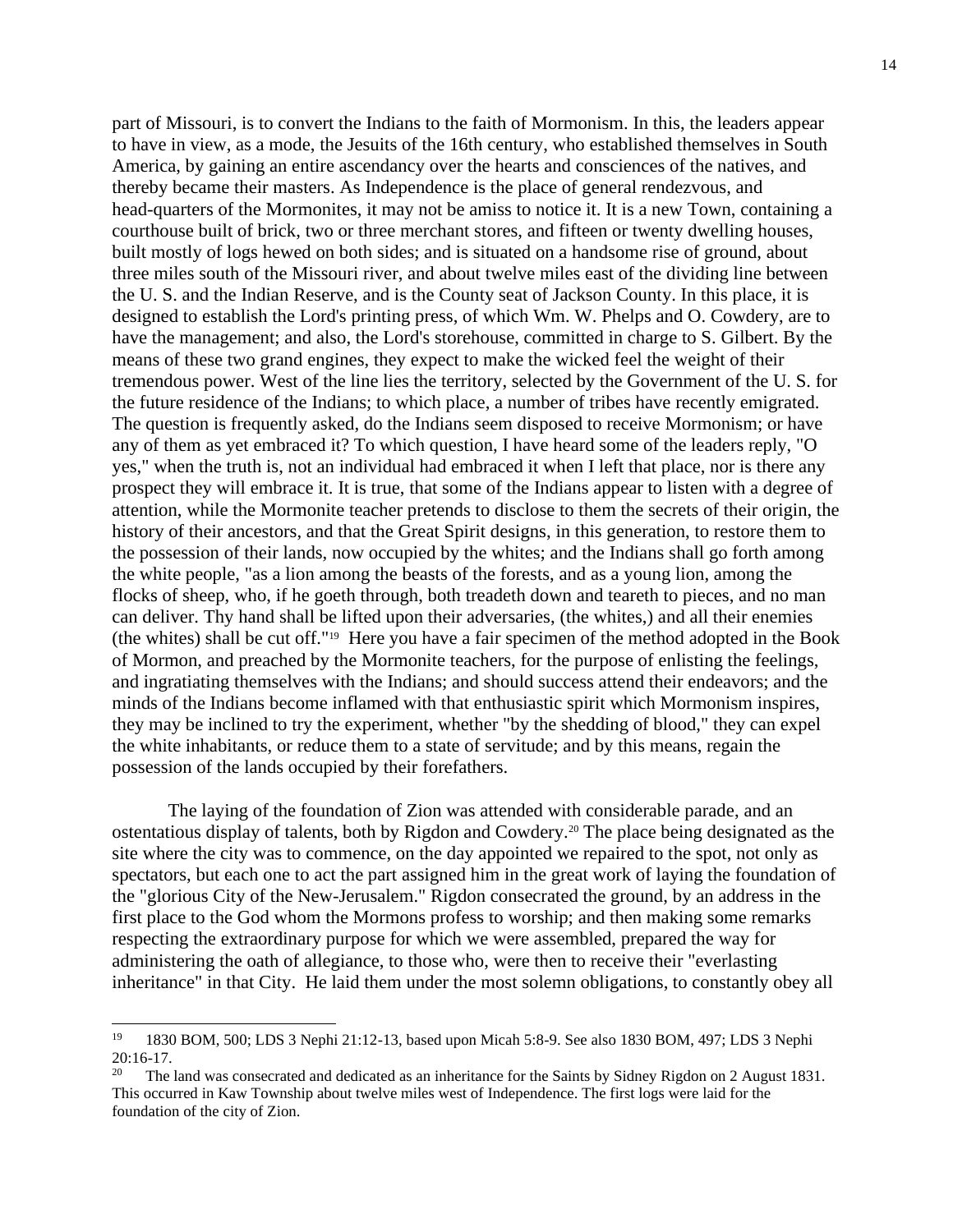the commandments of Smith.<sup>21</sup> He enjoined it upon them to express a great degree of gratitude for the free donation, and then, as the Lord's Vicegerent, he gratuitously bestowed upon them, that for which they had paid an exorbitant price in money. These preliminaries being ended, a shrub oak, about ten inches in diameter at the butt, the best that could be obtained near at hand, was prostrated, trimmed, and cut off at a suitable length; and twelve men answering to the twelve Apostles, by means of handspikes, conveyed it to the place. Cowdery craved the privilege of laying the corner-stone. He selected a small rough stone, the best he could find, carried it in one hand to the spot, removed the surface of the earth to prepare a place for its reception, and then displayed his oratorical power, in delivering an address, suited to the important occasion. The stone being placed, one end of the shrub oak stick was laid upon it; and there was laid down the first stone and stick, which are to form an essential part of the splendid City of Zion.

The next day the ground for the Temple was consecrated, and Smith claimed the honor of laying the corner-stone himself.<sup>22</sup> Should the inhabitants of Independence, feel a desire to visit this place, destined at some future time to become celebrated, they will have only to walk one half of a mile out of the Town, to a rise of ground, a short distance south of the road. They will be able to ascertain the spot, by the means of a sappling [sapling], distinguished from others by the bark being taken off on the north and on the east side. -- On the south side of the sappling [sapling] will be found the letter, T, which stands for Temple; and on the east side ZOM for Zomar; which Smith says is the original word for Zion.<sup>23</sup> Near the foot of the sappling [sapling], they will find a small stone, covered over with bushes, which were cut for that purpose. This is the corner-stone for the Temple. They can there have the privilege of beholding the mighty work, accomplished by about thirty men, who left their homes, traveled 1000 miles, most of them on foot, and expended more than one thousand dollars in cash.

Having completed the work, or rather, finding but little or no business for us to accomplish in Missouri, most of us became anxious to return home. And none appeared to be more so than Smith and Rigdon, whose plans for future subsistence were considerably frustrated. They expected to find a country abounding with the necessaries and comforts of life. But the prospect appeared somewhat gloomy, and will probably remain so for years to come. That they were disappointed, is evident from the change which appeared in their calculations. Before they went to Missouri, their language was, "we shall winter in Ohio but one winter more;" and when in Missouri, "it will be many years before we come here for the Lord has a great work for us to do in Ohio,"<sup>24</sup> and the great work is, to make a thorough alteration of the Bible, and invent new revelations, and these are to be sent to Missouri, in order to be printed.<sup>25</sup> This economy to save

<sup>21</sup> Oliver Cowdery wrote, "Brother Sidn[e]y Rigdon stood up and asked saying: Do you receive this land for the land of your inheritance with thankful hearts from the Lord? answer from all[:] we do. Do you pledge yourselves to keep the laws of God on this land, which you have never have kept in your own land? We do. Do you pledge yourselves to see that others of your brethren, who shall come hither do keep the laws of God? We do" (Westergren, *From Historian to Dissident*), 86.  $22$ 

Joseph Smith laid the cornerstone at the north east corner of the proposed temple on 3 August 1831.

<sup>23</sup> That Joseph Smith considered "Zomar" to be Zion see "Grammar & A[l]phabet of the Egyptian Language," 23, original in LDS archives, 1835 manuscript in H. Michael Marquardt, comp., *The Joseph Smith Egyptian Papers* (Cullman, Alabama: Printing Service, 1981), 49-50.

<sup>24</sup> A revelation given after Rigdon and Smith returned to Ohio expressed, "I the Lord willeth to retain a strong hold in the land of Kirtland, for the space of five years, in the which I will not overthrow the wicked" (BC 65:27; LDS D&C 64:21, 11 September 1831).

<sup>25</sup> This letter of 14 November 1831 was written after a series of conferences were held at Hiram, Ohio where it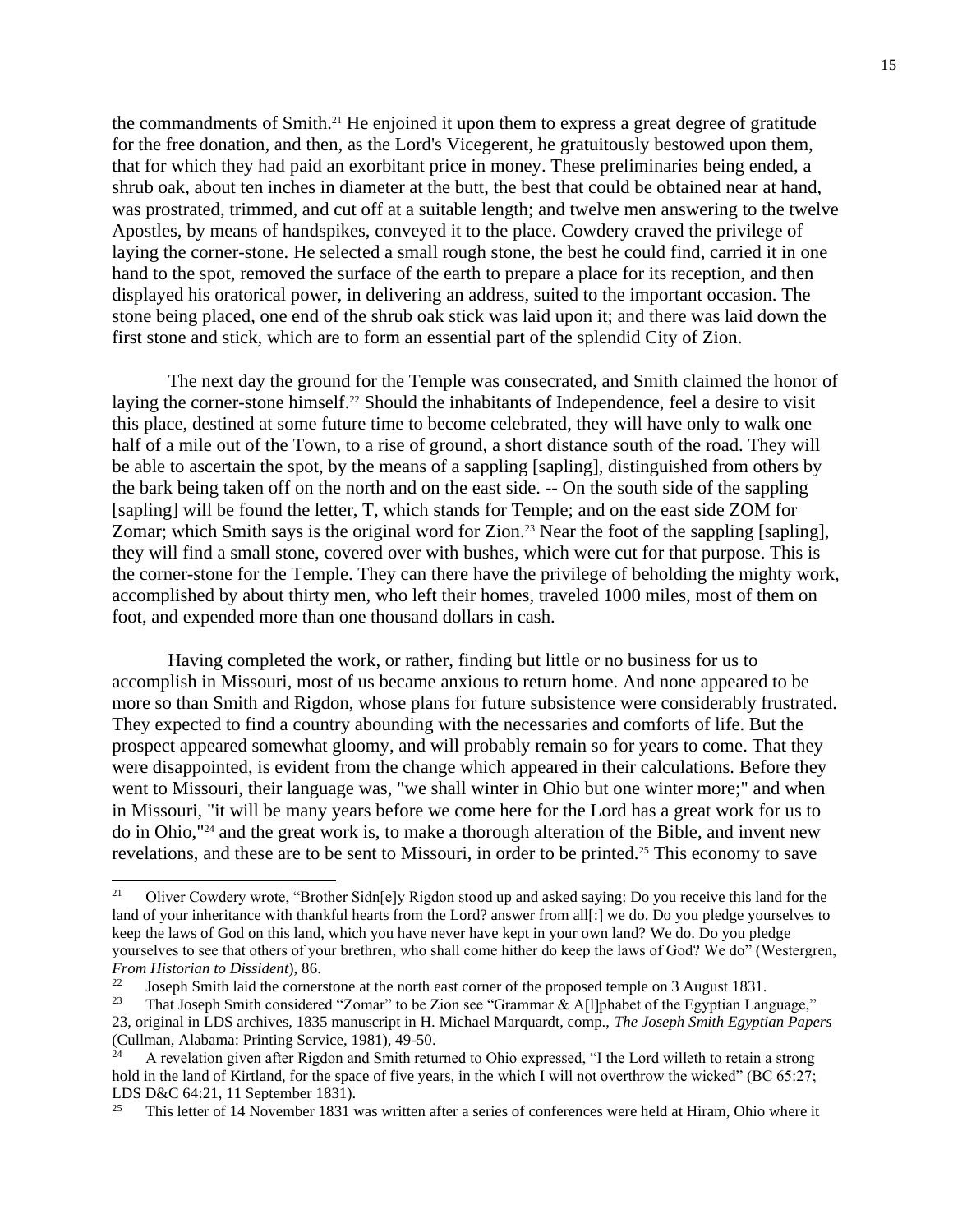the expense of postage, is parallel with their other calculations. But no matter for that, it will save them the difficulties and hardships incident to settling a new country; and also the dangers to which they would be exposed, in case the Indians should commence hostilities upon the whites; and moreover, they have an easy method to supply themselves with cash at any time when occasion requires. The authority of a commandment, will easily untie the purse-strings, of those whose consciences are under their control; and they find it much easier, and better suited to their dispositions, to write commandments, than to gain a livelihood by the sweat of their brow; and indeed, Smith has commanded himself not to labor, and by his mandate, has enjoined it upon the Church to support him. The Bishop, when we were in Missouri, intimated, that he and others were too much inclined to indolence. He replied, "I am commanded not to labor."<sup>26</sup>

Yours affectionately,

EZRA BOOTH.

REV. I. EDDY.

(Ohio Star 2 [17 November 1831]:3, Ravenna, Ohio, emphasis omitted)

[Letter 7 - Ezra Booth to Rev. Ira Eddy]

Nelson, Portage Co. Nov. 21, 1831.

# REV. & DEAR SIR --

The following, with but a little variation, is the copy of a letter which was written to the Bishop of the Mormonite Church, who, by commandment, has received his station, and now resides in Missouri.<sup>27</sup> His business is to superintend the secular concerns of the Church. He holds a deed of the lands, and the members receive a writing from him, signifying, that they are to possess and occupy the land as their own, so long as they are obedient to Smith's commandments. The Bishop is, in reality, the Vice-gerent of Smith, and those in collusion with him; and holds his office during their will and pleasure. I think him to be an honest man as yet, but there is a point beyond which he cannot go, unless he prostrates his honor as in the dust, and prostitutes his conscience to the vilest of purposes. He has frequently staggered and been ready to fall. The Conference last year gave him a tremendous shock, from which, with difficulty, he recovered. The law of the Church enjoins, that no debts with the world shall be contracted.<sup>28</sup> But a thousand acres of land in the town of Thompson, could be purchased for one half its value, and he was commanded to secure it; and in order to do it, he was under the necessity to contract a debt to the world, to the amount of several hundred dollars. He hesitated, but the command was repeated, "you must secure the land." He was one of the number, who was ordained to the gift of discerning spirits; and in a commandment, $29$  a pattern was given by which the good spirit might

was determined to publish the revelations of Joseph Smith. See Cannon and Cook, *Far West Record*, 26-32.

<sup>26</sup> In a revelation given in July 1830 Smith was told, "in temporal labors thou shalt not have strength, for this is not thy calling" (BC 25:14; LDS D&C 24:9).

<sup>27</sup> Edward Partridge was 37 years old when he was appointed the first church bishop on 4 February 1831 being ordained by Sidney Rigdon (BC 43:11-12; LDS D&C 41:9-11).

<sup>28</sup> The church law stated concerning dealings with the world, "Thou shalt not contract any debts with them" (Marquardt, *Joseph Smith Revelations*, 110, 115). See also BC 44:55 with the added words "except thou art commanded." Omitted in 1835 D&C 13 and LDS D&C 42.

<sup>29</sup> See BC 54:14, 18-19; LDS D&C 52:14, 18-19, 6 June 1831; also BC 49:23; LDS D&C 46:27, 8 March 1831.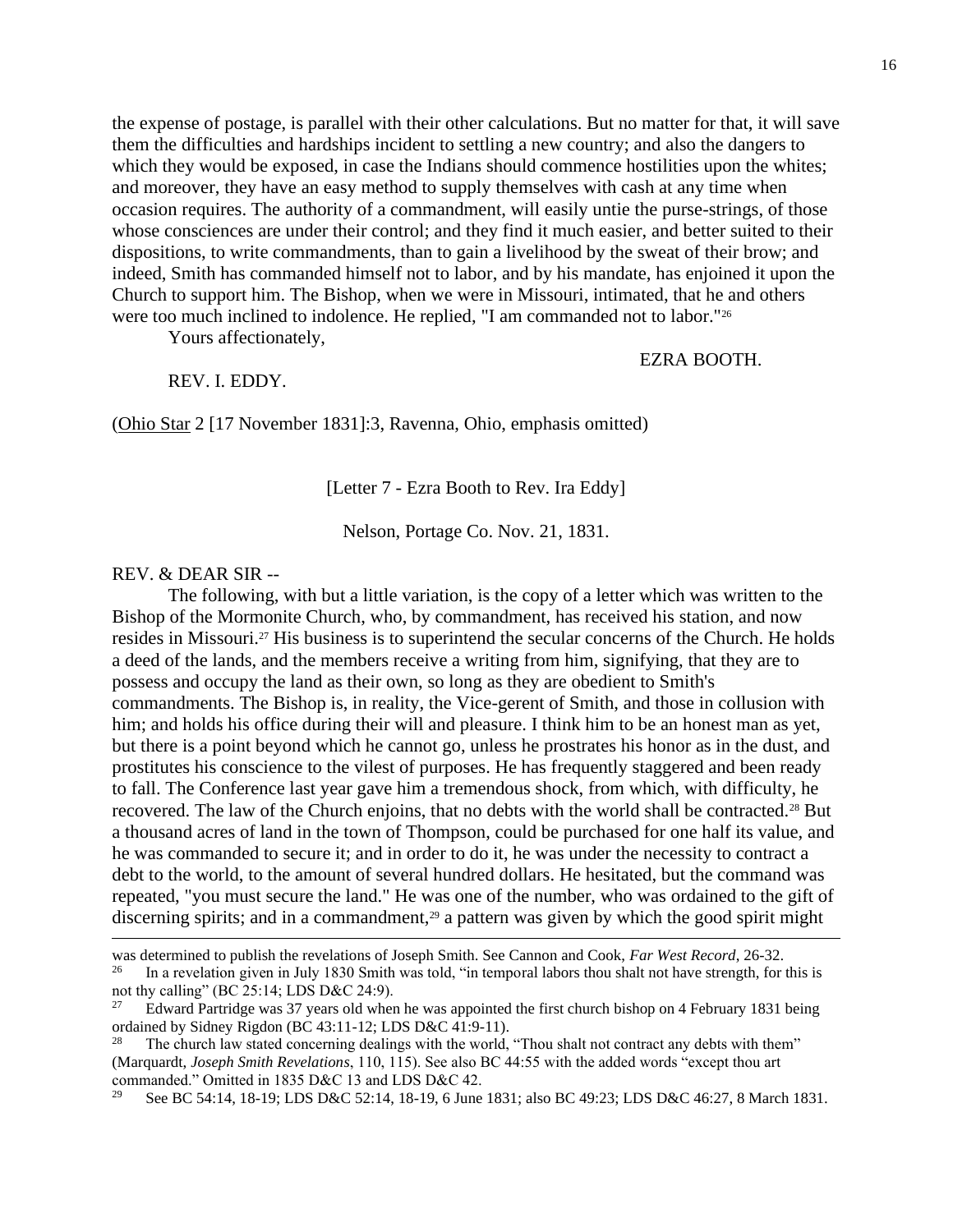be distinguished from the bad, which rendered the gift of spiritual discernment useless: for the division was to be made from external appearances, and not from any thing discovered internally. – He saw the impropriety and it shook his faith. I am suspicious that the time is not far distant, when, by commandment, this office will be bestowed upon a more trusty and confidential person; perhaps Smith's brother or father, or some one who has been disciplined in the State of New-York. Then it will become his business, to make over the property, by deed of conveyance, to the person appointed by the commandment to supercede him. The Mormonites will tell you, that business of this nature is done by the voice of the Church. It is like this: a Sovereign issues his decrees, and then says to his subjects, hold up your right hands, in favor of my decrees being carried into effect. Should any refuse, they are sure to be hung for rebellion.

SEPT. 20, 1831.

## MR. PARTRIDGE --

Sir: -- From a sense of duty, I take up my pen, to communicate to you the present impressions of my mind, which originated from facts, which occurred during my stay there, and while returning home. I arrived safely at my home on the 1st inst. after having passed through a variety of scenes, some of which, I design to disclose to you in this letter. You will probably be surprised, when you learn, that I am no longer a member of the Mormonite Church. The circumstances which led to this are numerous, and of such a character, that I should have been compelled to sacrifice every principle of honesty, or cease to support a system, which I conceive to be grossly inconsistent, and in opposition to the best interests of human society. The first thing that materially affected my mind, so as to weaken my confidence, was the falsehood of Joseph's vision. You know perfectly well, that Joseph had, or said he had, a vision, or revelation, in which it was made known to him by the spirit, that Oliver had raised up a great church in Missouri. This was so confidently believed, previous to our leaving Ohio, that while calculating the number in the Church, several hundred were added, supposed to be in Missouri. The great Church was found to consist of three or four females. The night we took lodgings in the schoolhouse, and the morning which succeeded it, presented circumstances which I had not anticipated. When you intimated to Joseph that the land which he and Oliver had selected, was inferior in point of quality to other lands adjoining, had you seen the same spirit manifested in me, which you saw in him, would you not have concluded me to be under the influence of violent passion, bordering on madness, rather than the meek and gentle spirit which the Gospel inculcates? When you complained that he had abused you, and you observed to him, "I wish you not to tell us any more, that you know these by the spirit when you do not; you told us, that Oliver had raised up a large Church here, and there is no such thing;" he replied, "I see it, and it will be so." This appeared to me, to be a shift, better suited to an impostor, than a true Prophet of the Lord. And from that time I resolved, to weigh well every circumstance; and I can assure you, that no one that has any bearing on the subject, escaped my notice. But the spirit considered your insolence to Joseph, too intolerable, too [to] be passed over unnoticed. Hence the commandment: "if he repent not of his sins, which is unbelief and blindness of heart, let him take heed lest he fall. Behold his mission is given unto him, and it shall not be given again."<sup>30</sup> You are to be careful, to submit patiently to all the abuse which Joseph sees fit to pour upon you; and to swallow passively, all the spurious visions, and false prophecies, that he in his clemency thinks proper to

<sup>30</sup> BC 59:19-20; LDS D&C 58:15-16, [1-2] August 1831.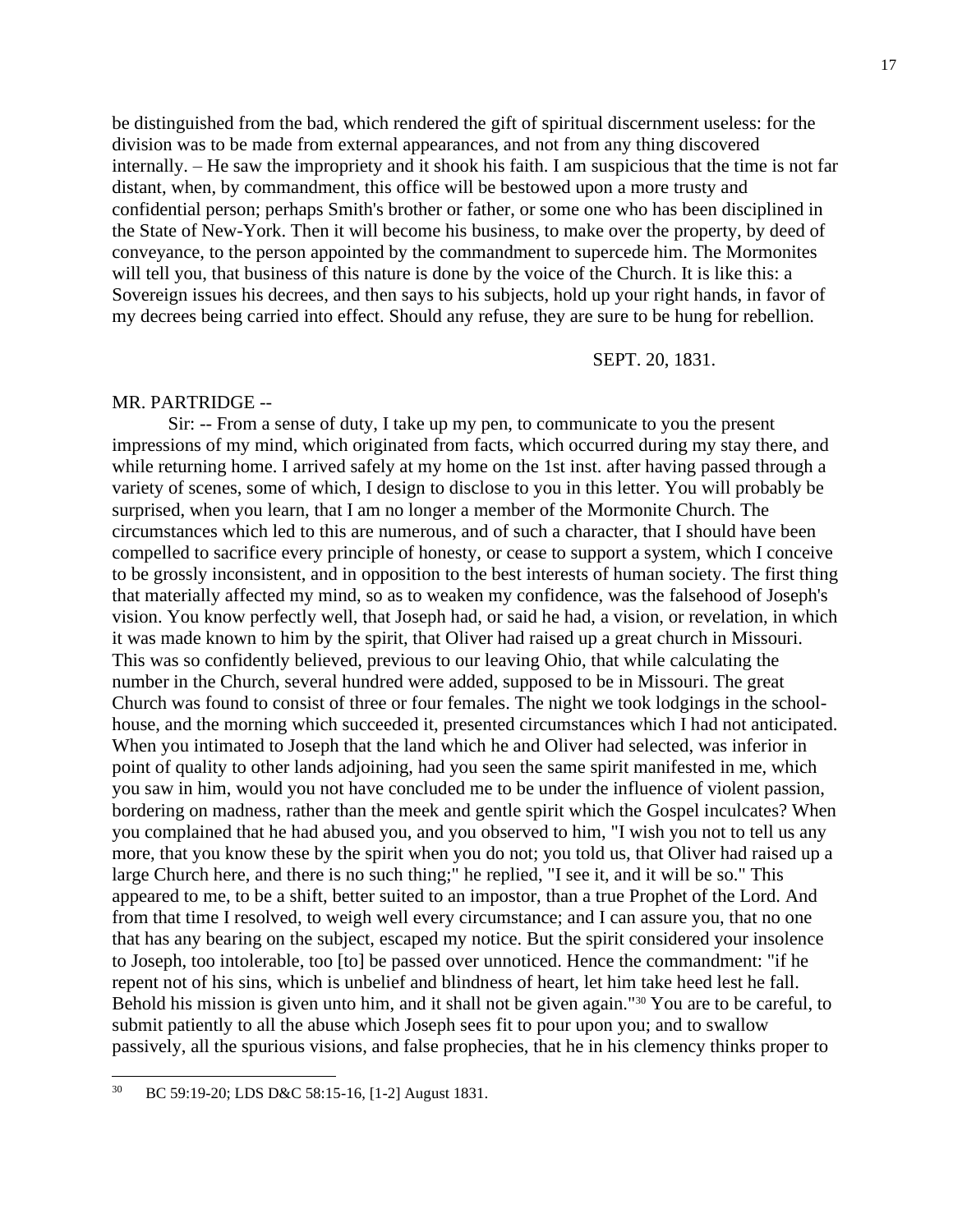bestow upon you, lest you fall from your Bishoprick, never to regain it. These men, under whose influence you act, were entire strangers to you, until you embraced this new system of faith. Now, permit me to inquire; have you not frequently observed in Joseph, a want of that sobriety, prudence, and stability, which are some of the most prominent traits in the christian character? Have you not often discovered in him, a spirit of lightness and levity, a temper of mind easily irritated, and an habitual proneness to jesting and joking? Have you not repeatedly proved to your own satisfaction, that he says he knows things to be so by the spirit, when they are not so? You most certainly have. Have you not reason then to believe, or at least to suspect, that the revelations which come from him, are something short of infallible, and instead of being the production of divine wisdom, emanate from his own weak mind? Some suppose his weakness, nay, his wickedness, can form no reasonable objection to his revelations; and "were he to get another man's wife, and seek to kill her husband, it could be no reason why we should not believe revelations through him, for David did the same." So Sidney asserted, and many others concurred with him in sentiment. The commandment we received to purchase, or make a water craft, directed us to proceed down the river in it as far as St. Louis, and from thence, with the exception of Joseph and his two scribes, we were to proceed on our journey home two by two.<sup>31</sup> The means of conveyance being procured, we embarked for St. Louis, but unpropitious events rolled on, superceded the commandment, frustrated our plans, and we had separated before we had accomplished one half of the voyage. The cause which produced this disastrous result, was a spirit of animosity and discord, which made its appearance on board, the morning after we left Independence.<sup>32</sup> The conduct of some of the Elders became highly displeasing to Oliver, who, in the greatness of his power, uttered this malediction; "as the Lord God liveth, if you do not behave better, some accident will befall you." The manner in which this was handed out, evinced it to be the ebullition of a spirit, similar to that which influenced Joseph in the school-house. No accident however befel<sup>[1]</sup> them, until Joseph in the afternoon of the third day,<sup>33</sup> assumed the direction of affairs on board of that canoe, which, with other matters of difference, together with Oliver's curse, increased the irritation of the crew, who, in time of danger, refused to exert their physical powers, in consequence of which, they ran foul of a sawyer, and were in danger of upsetting . This was sufficient to flutter the timid spirit of the Prophet and his scribe, who had accompanied him on board that canoe, and like the sea-tossed mariner, when threatened with the horrors of a watery grave, they unanimously desired, to set their feet once more upon something more firm than a liquid surface: therefore, by the persuasion of Joseph, we landed before sunset, intending to pass the night upon the bank of the river. Preparations were made to spend the night as comfortably as existing circumstances would admit, and then an attempt was made, to affect a reconciliation betwixt the contending parties. The business of settlement commenced, which elicited much conversation, and excited considerable feeling on both sides. Oliver's denunciation was brought into view; his conduct and equipage, were compared to "a fop of a sportsman;" he and Joseph were represented, as highly imperious and quite dictatorial; and Joseph and Sidney, were reprimanded for their excessive cowardice. Joseph seemed inclined to arm himself according to his usual custom, in case of opposition, with the judgments of God, for the purpose of pouring them, like a thunder bolt upon the rebellious Elders; but one or two retorted, "none of your threats:" which completely disarmed him, and he reserved his judgment for a more suitable

<sup>31</sup> BC 61:7-12; LDS D&C 60:5-8, 8 August 1831.

<sup>32</sup> Booth left Independence on 9 August 1831. The morning after would be 10 August.

<sup>33</sup> The third day would be 11 August 1831.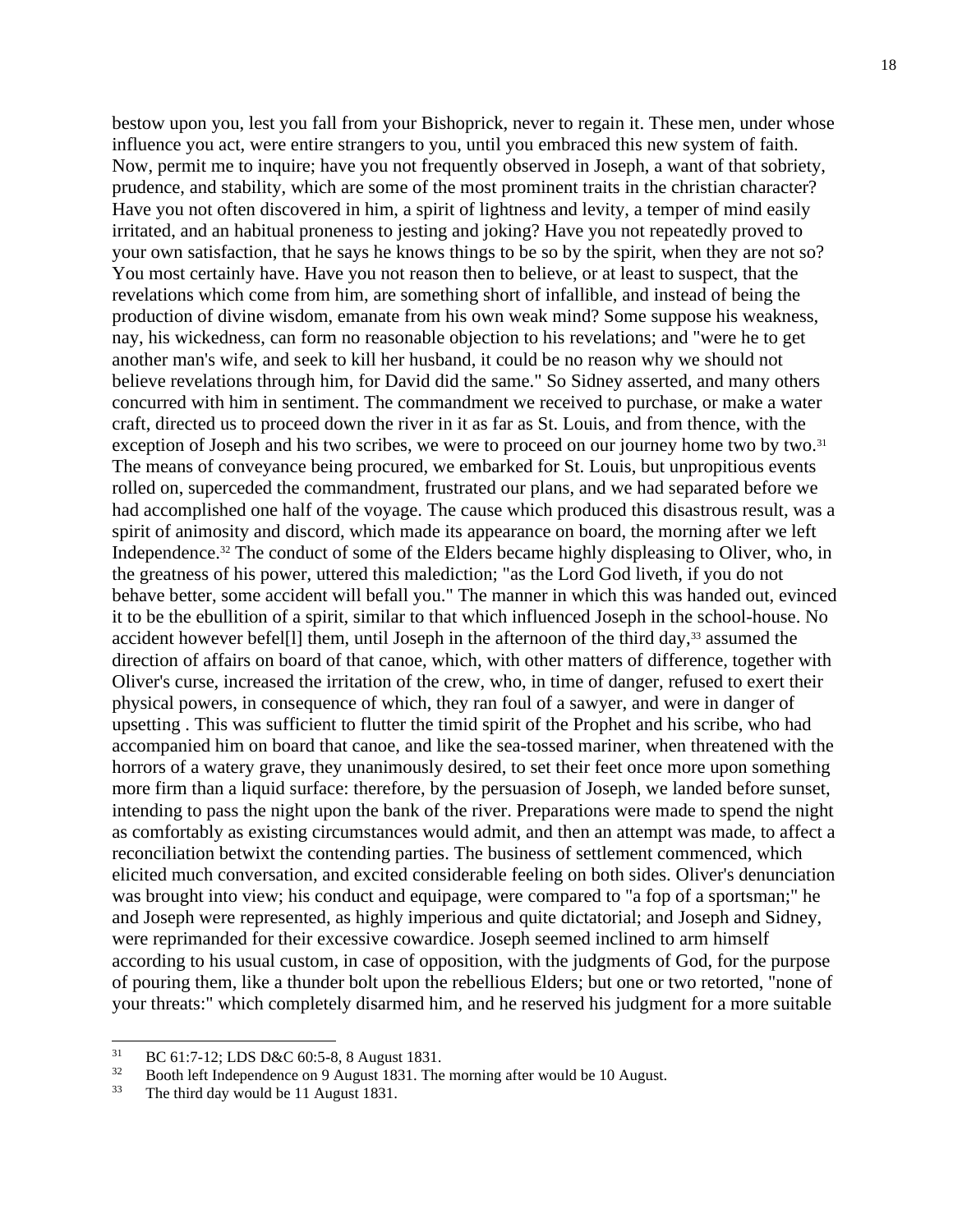occasion. Finding myself but little interested in the settlement, believing the principles of discord too deeply rooted to be easily eradicated, I laid myself down upon the ground, and in silence, contemplated awhile the events of the evening, as they passed before me. These are the men to whom the Lord has intrusted the mysteries, and the keys of his kingdom; whom he has authorized to bind or loose on earth, and their decision shall be ratified in Heaven. These are the men sent forth, to promulgate a new revelation, and to usher in a new dispensation -- at whose presence the "Heavens are to shake, the hills tremble, the mountains quake, and the earth open and swallow up their enemies." -- These are the leaders of the Church, and the only Church on earth the Lord beholds with approbation. Surely, I never witnessed so much confusion and discord, among the Elders of any other Church; nevertheless they are all doomed to a perpetual curse, except they receive the doctrines and precepts which Mormonism inculcates, and place themselves under the tuition of men, more ignorant and unholy than themselves. In the midst of meditations like these, I sunk into the arms of sleep, but was awakened at a late hour, to witness and consent to a reconciliation, between the parties. The next morning,<sup>34</sup> Joseph manifested an aversion to risk his person any more, upon the rough and rapid current of the Missouri, and in fact, upon any other river; and he again had recourse to his usual method, of freeing himself from the embarrassment [s of a former commandment, by]<sup>35</sup> obtaining another in opposition to it. He succeeded according to his desires. A new commandment was issued, in which a great curse was pronounced against the waters; navigating them, was to be attended with extreme danger; and all the saints in general, were prohibited journeying upon them to the promised land.<sup>36</sup> From this circumstance, the Missouri river was named the river of Destruction. It was decreed, that we should proceed on our journey by land, and preach by the way as we passed along. Joseph, Sidney and Oliver, were to press their way forward with all possible speed, and to preach only in Cincinnati; and there they were to lift up their voices, and proclaim against the whole of that wicked City. The method by which Joseph and Co. designed to proceed home, it was discovered, would be very expensive. "The Lord don't care how much money it takes to get us home," said Sidney. Not satisfied with the money they received from you, they used their best endeavors to exact money from others, who had but little, compared with what they had; telling them in substance, "you can beg your passage, on foot, but as we are to travel in the stage, we must have money." You will find, sir, that the expense of these three men, was one hundred dollars more than three of our company expended, while on our journey home; and for the sake of truth and honesty, let these men never again open their mouths, to insult the common-sense of mankind, by contending for equality, and the community of goods in society, until there is a thorough alteration in their method of proceeding. It seems, however, they had drained their pockets, when they arrived at Cincinnati, for they were there under the necessity of pawning their trunk, in order to continue their journey home. Here they violated the commandment, by not preaching; and when an inquiry was made respecting the cause of that neglect, at one time they said, they could get no house to preach in; at another time they stated, that they could have had the court-house, had they staid [stayed] a day or two longer, but the Lord made it known to them, that they should go on; and other similar excuses, involving like contradictions. Thus they turn and twist the commandments, to suit their whims, and they violate them when they please with

<sup>34</sup> 12 August 1831.

<sup>35</sup> Words in brackets come from a reprint of letter in E. D. Howe, *Mormonism Unvailed* (Painesville [Ohio]: Printed and published by the author, 1834), 206.

<sup>36</sup> BC 62:3-7, 16-17, 19, 25, 28-29; LDS D&C 61:3-6, 14-16, 18, 23, 27-28, 12 August 1831.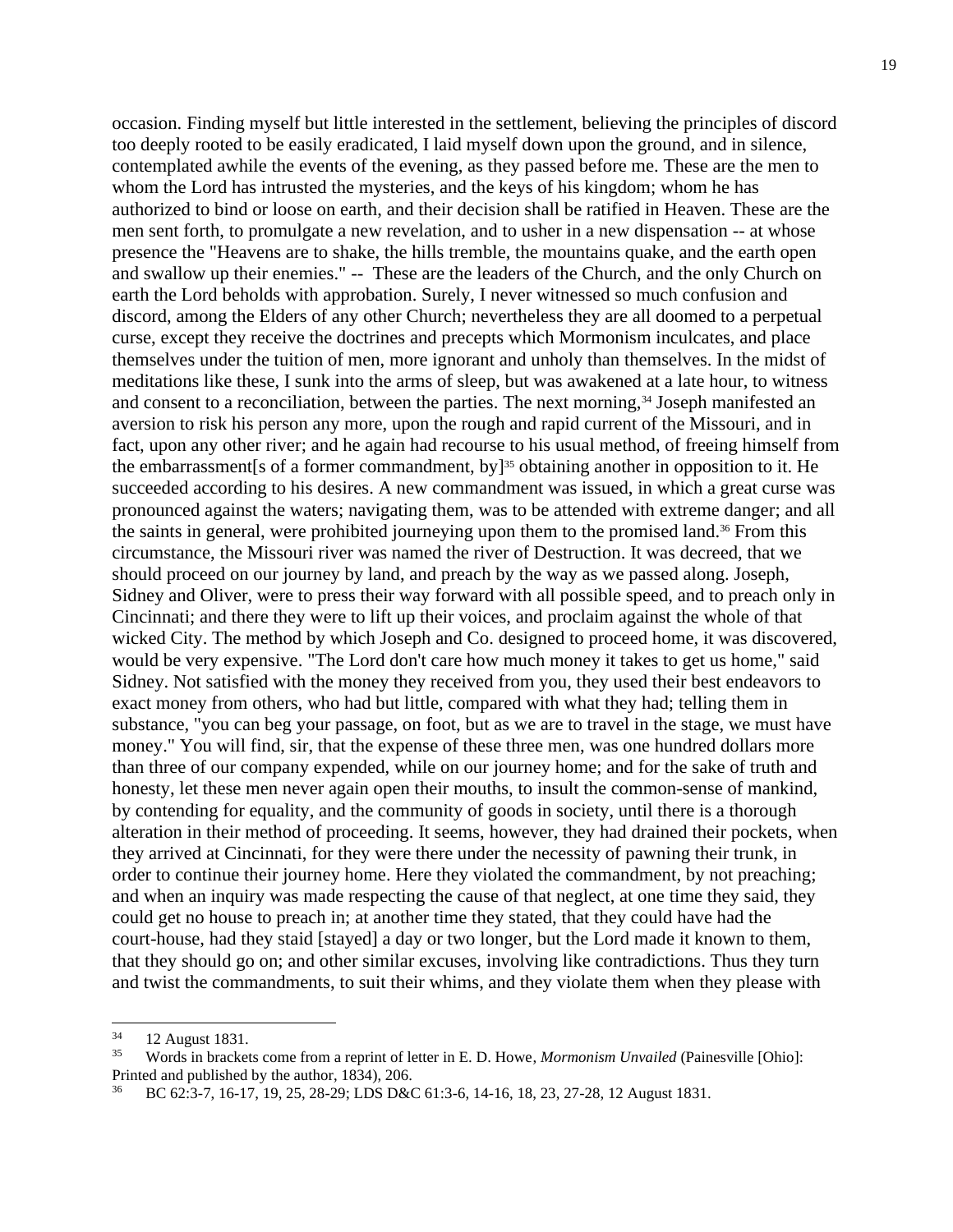perfect impunity. They can at any time obtain a commandment suited to their desires, and as their desires fluctuate and become reversed, they get a new one to supercede the other, and hence the contradictions which abound in this species of revelation. The next day after we were cast upon the shore, and had commenced our journey by land, myself and three others went on board of a canoe, and re-commenced our voyage down the river. From this time a constant gale of prosperity wafted us forward, and not an event transpired, but what tended to our advance, until we arrived at our much-desired homes. At St. Louis we took passage in a steam-boat, and came to Wellsville; and from thence in the stage home. We travelled about eight hundred miles farther than the three who took their passage in the stage, and arrived at our homes but a few days later.<sup>37</sup> It is true we violated the commandment by not preaching by the way, and so did they by not preaching in Cincinnati. But it seems that none of us considered the commandment worthy of much notice.

In this voyage upon the waters, we demonstrated that the great dangers existed only in imagination, and the commandment to be the offspring of a pusillanimous spirit. The spirit also revealed to Joseph, that "on the steam-boats, plots were already laid for our destruction." This too we proved to be false. While descending the Missouri river, Peter and Frederick,<sup>38</sup> two of my company, divulged a secret respecting Oliver, which placed his conduct on a parallel with Ziba's; for which Ziba was deprived of his Elder and Apostleship: "Let that which was bestowed upon Ziba, be taken from him, and let him stand as a member in the Church, and let him labor with his own hands with the brethren."<sup>39</sup> And thus by commandment, poor Ziba, one of the twelve Apostles, is thrust down; while Oliver the scribe, also an Apostle, who had been guilty of similar conduct, is set on high, to prepare work for the press; and no commandment touches him, only to exalt him higher. -- These two persons stated, that had they known previous to their journey to Missouri, what they then knew, they never should have accompanied Oliver thither.

Sidney, since his return, has written a description of the land of Zion. But it differs essentially from that which you wrote; so much so, that either yours or his must be false. Knowing him to be constitutionally inclined to exaggerate, and suspecting that this habit would be as likely to preponderate, in his written, as in his oral communications, you cautioned him against it. "What I write will be written by the most infallible inspiration of the Holy spirit," said he with an air of contempt. You must be careful sir, or it will again sound in your ears, "if he repent not" for giving a false description of the land of Zion, let him take heed lest he fall from his office.<sup>40</sup> This, Sidney said, was one reason why you were not permitted to return to the State of Ohio. The want of time and paper notify me to bring this letter to a close. And now permit me to intreat [entreat] you, to candidly view the whole subject, from the commencement unto the present time. Look at it with your eyes, and no longer suffer these strangers to blind you, and daub you with their untempared [untempered] mortar. Think how often you have been stumbled by those discordant revelations, false visions, and lying prophecies. Put into practice the

<sup>37</sup> According to Booth he arrived at his home on 1 September 1831 probably after staying in Kirtland a few days. Joseph Smith and companions arrived in Kirtland on 27 August 1831.

<sup>38</sup> Peter Whitmer, Jr. and Frederick G. Williams.

<sup>39</sup> BC 59:74-75; LDS D&C 58:60, [1-2] August 1831. At a special conference held on 4 August 1831 Ziba Peterson confessed "of his transgressions which was satisfactory to the Church as approved by unanimous vote" (Cannon and Cook, *Far West Record*, 9).

<sup>40</sup> See BC 64:61-63; LDS D&C 63:55-56, [30-31] August 1831.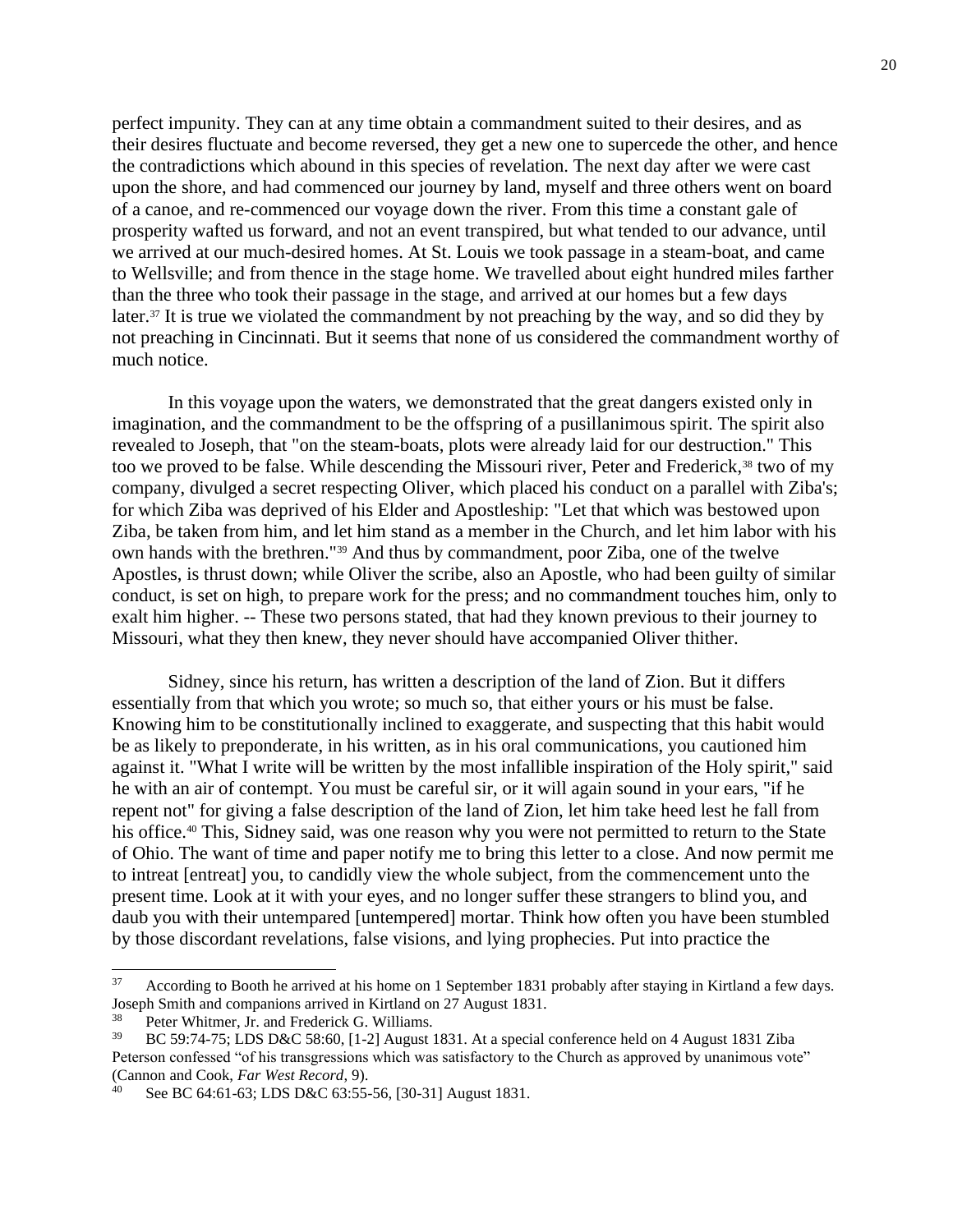resolutions you expressed to me the morning after the collision in the school-house, that you would go home, and attend to your own business. Transfer the lands you hold in your hands, to the persons whose money paid for it. Place yourself from under the influence of the men who have deceived you; burst the bands of delusion; and fly for your life, fly from the habitations haunted by impostors; and having done this, you most surely will be glad and rejoice, and prove to your own satisfaction, as I have done, the falsity of Joseph's prophetic declaration, "if you turn against us you will enjoy no more satisfaction in the world." E. B.

Some things are intimated in the foregoing letter, which more properly belongs to Cowdery's mission to the Indians; and when I come to notice that mission, those things will, probably, be more fully exhibited.

It is also indirectly stated, that Rigdon has acquired the habit of exaggeration. The truth of this statement, I presume, will be doubted but by few, who have been long acquainted with him. Most of his communications carry the appearance of high and false coloring; and I am persuaded, that truth by his embellishing touch, often degenerates into fiction. I have heard him several different times, give a representation of the interview between himself, and to use his own phraseology, "the far-famed Alexander Campbell." This man's wonted shrewdness and presence of mind, forsook him when in the presence of this gigantic Mormonite; so much so, that "he was quite confused and silly." I will give you a specimen of the language, with which Rigdon said he assailed him: "You have lied Alexander. Alexander you have lied. If you do not receive the Book of Mormon you will be damned." With such like [arguments he brow-beat his antagonist, until he had silenced and set him down, like the pusillanimous cur, $]$ <sup>41</sup> at the feet of his chastising master. "You are a liar, you are a child of the Devil, you are an enemy to all righteousness, the spirit of the Devil is in you," and the like, is dealt out profusely against an obstinate opponent, and especially, one whom they are pleased to nickname apostate. I regret the necessity I am under of making such statements, and could wish there had been no occasion for them. But truth compels me to it, and the good of society demands it.

Yours affectionately,

## EZRA BOOTH.

REV. I. EDDY.

(Ohio Star 2 [24 November 1831]:3, Ravenna, Ohio, emphasis omitted)

[Letter 8 - Ezra Booth to Rev. Ira Eddy]

Nelson, Portage Co. Nov. 29, 1831.

## REV. & DEAR SIR --

The origin of the aborigines of this country, and their history before the introduction of eastern literature into the western hemisphere, has afforded a subject for much speculation, and deep research among the learned; and has occasioned considerable curiosity among various

<sup>41</sup> Words in brackets come from a reprint of letter in Howe, *Mormonism Unvailed*, 209-10.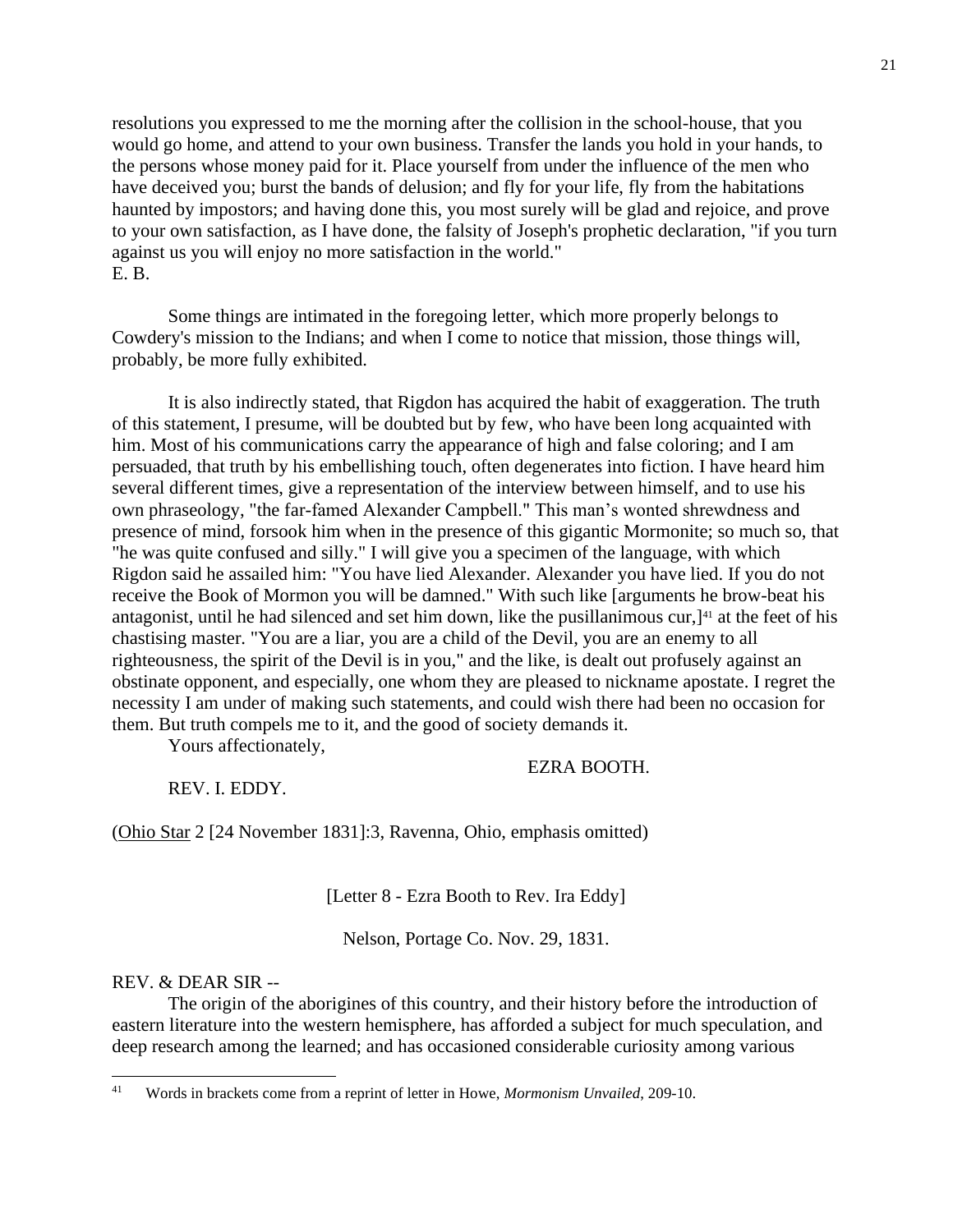classes of people. But the subject still remains in impenetrable obscurity; and will so remain, unless He who has the power to speak, "let there be light," "and light shall break forth out of obscurity." But as this is a subject better calculated to gratify the speculative inquirer, than to purify the heart, by rectifying wrong principles in the mind, or to increase that kind of knowledge intimately connected with, and essential to practical improvements, either in civil or religious society, we may reasonably doubt, whether the Great Jehovah will soon, if ever, condescend to clear away the darkness, by giving a revelation, merely to gratify the desires of persons, who delight to wander in the region of conjecture and speculation. But he has already done it, cries the Mormonite Herald. The Book of Mormon which I hold in my hands, is a Divine Revelation, and the very thing we need, to burst the cloud and remove the darkness, which has long surrounded the mysterious and degraded aborigines. We now know that the Natives who inhabit the forests of America, are a "branch of the House of Israel;" and by the means of this blessed book, they are soon, even in this generation, to be restored to the knowledge, and the true worship of the God of Israel. -- Among them is to be built, the "glorious City of the New-Jerusalem," in the midst of which is to stand, the splendid and magnificent Temple, dedicated to the Most High God, and "Oliver being called and commanded of the Lord God, to go forth among the Lamanites, to proclaim glad tidings of great joy unto them, by presenting unto them, the fulness of the Gospel of the only begotten son of God," <sup>42</sup> &c. The grand enterprise of introducing this new dispensation, or the fulness of the Gospel, among the Indian tribes, who have recently received the appellation of Lamanites, was committed in charge to Oliver Cowdery, a young man of high fame among the Mormonites. -- His credentials, and the credentials of the three others associated with him in the mission, will be found in the following revelations, which I transcribe for your perusal, and also for some future remarks, which I design to offer.

# A REVELATION UNTO OLIVER, GIVEN SEPTEMBER, 1830.<sup>43</sup>

Behold, I say unto you Oliver, that it shall be given thee, that thou shalt be heard by the Church in all things whatsoever thou shalt teach them by the comforter, concerning the revelations and commandments which I have given. But verily, verily, I say unto you, no one shall be appointed to receive commandments and revelations in the Church, excepting my servant Joseph, for he receiveth them even as Moses, and thou shalt be obedient unto the things which I shall give unto him, even as Aaron, to declare faithfully the commandments and the revelations, with power and authority unto the Church. And if thou art led at any time by the comforter to speak or teach, or at all times by the way of commandment unto the Church, thou may'st do it; but shalt not write by the way of commandment, but by wisdom: and thou shalt not command him who is at thy head, and at the head of the Church; for I have given him the keys of the mysteries of the revelations which are sealed, until I shall appoint unto him another in his stead. -- And now behold I say unto you, that thou shalt go unto the Lamanites, and preach my Gospel unto them, and cause my Church to be established among them; and thou shalt have revelations, but write them not by way of commandment. And now I say unto you, that it is not revealed, and no man knoweth where the City shall be built, but it shall be given hereafter. Behold, I say unto you, that it shall be among the Lamanites. Thou shalt not

<sup>42</sup> These words come from the missionary covenant of 17 October 1830 copied in this letter.

<sup>43</sup> BC 30; LDS D&C 28, [5-26] September 1830.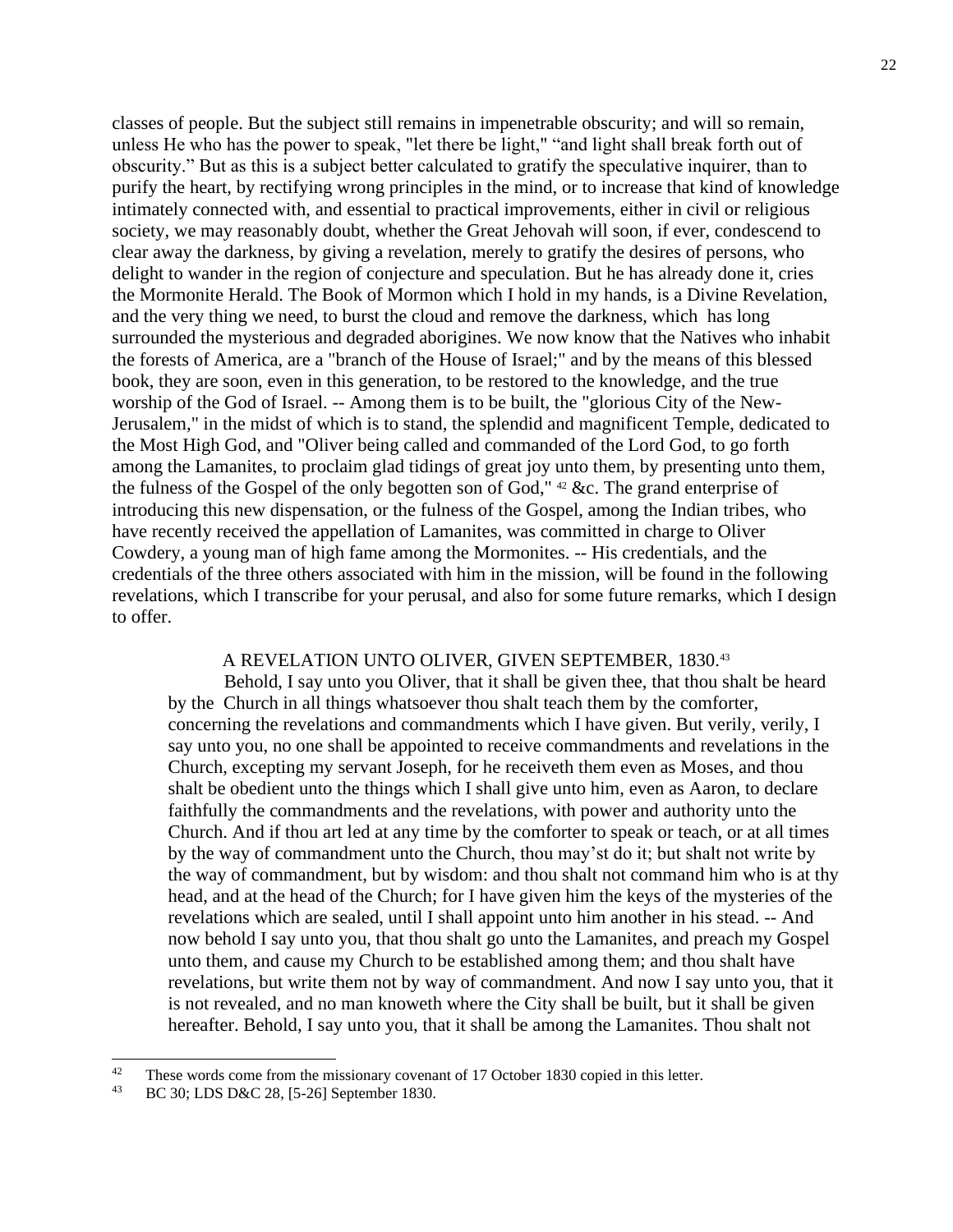leave this place until after the Conference, and my servant Joseph shall be appointed to rule the Conference, by the voice of it: and what he saith unto thee that thou shalt tell. And again, thou shalt take thy brother Hiram between him and thee alone, and tell him that those things which he hath written from that stone are not of me, and that Satan hath deceived him, for these things have not been appointed unto him, neither shall any thing be appointed to any in this Church, contrary to the Church Covenant, for all things must be done in order, and by commandment, by the prayer of faith, and thou shalt settle all, these things, before thou shalt take thy journey among the Lamanites; and it shall be given from to time, that thou shalt go, until the time that thou shalt return, what thou shalt do; and thou must open thy mouth at all times, declaring my Gospel with the sound of rejoicing. -- Amen.

# MANCHESTER, Oct. 17, 1830.

I, Oliver, being commanded of the Lord God, to go forth unto the Lamanites, to proclaim glad tidings of great joy unto them, by presenting unto them the fullness of the Gospel, of the only begotten son of God; and also, to rear up a pillar as a witness where the Temple of God shall be built, in the glorious New-Jerusalem; and having certain brothers with me, who are called of God to assist me, whose names are Parley, Peter and Ziba, do therefore most solemnly covenant before God, that I will walk humbly before him, and do this business, and this glorious work according as he shall direct me by the Holy Ghost; ever praying for mine and their prosperity, and deliverance from bonds, and from imprisonments, and whatsoever may befal[l] us, with all patience and faith. -- Amen. **OLIVER COWDERY.** 

We, the undersigned, being called and commanded of the Lord God, to accompany our Brother Oliver Cowdery, to go to the Lamanites, and to assist in the above mentioned glorious work and business. We do, therefore, most solemnly covenant before God, that we will assist him faithfully in this thing, by giving heed unto all his words and advice, which is, or shall be given him by the spirit of truth, ever praying with all prayer and supplication, for our and his prosperity, and our deliverance from bonds, and imprisonments, and whatsoever may come upon us, with all patience and faith. -- Amen.

Signed in presence of

 JOSEPH SMITH, Jun. DAVID WHITMER, P. P. PRATT, ZIBA PETERSON, PETER WHITMER.<sup>44</sup>

In the preceding revelation, the principal thing which claims your attention, is the mission to the Indians; for with that mission many circumstances are connected, which clearly evince, that it originated from human imbecility, and diabolical depravity. -- There are also some other things, the meaning of which, you will not be likely to apprehend, without some explanation. In this, as well as several of the commandments, it is clearly and explicitly stated, that the right of delivering written commandments, and revelations, belong exclusively to Smith, and no other

<sup>44</sup> The three missionaries signed their covenant in the presence of Joseph Smith, Jun. and David Whitmer.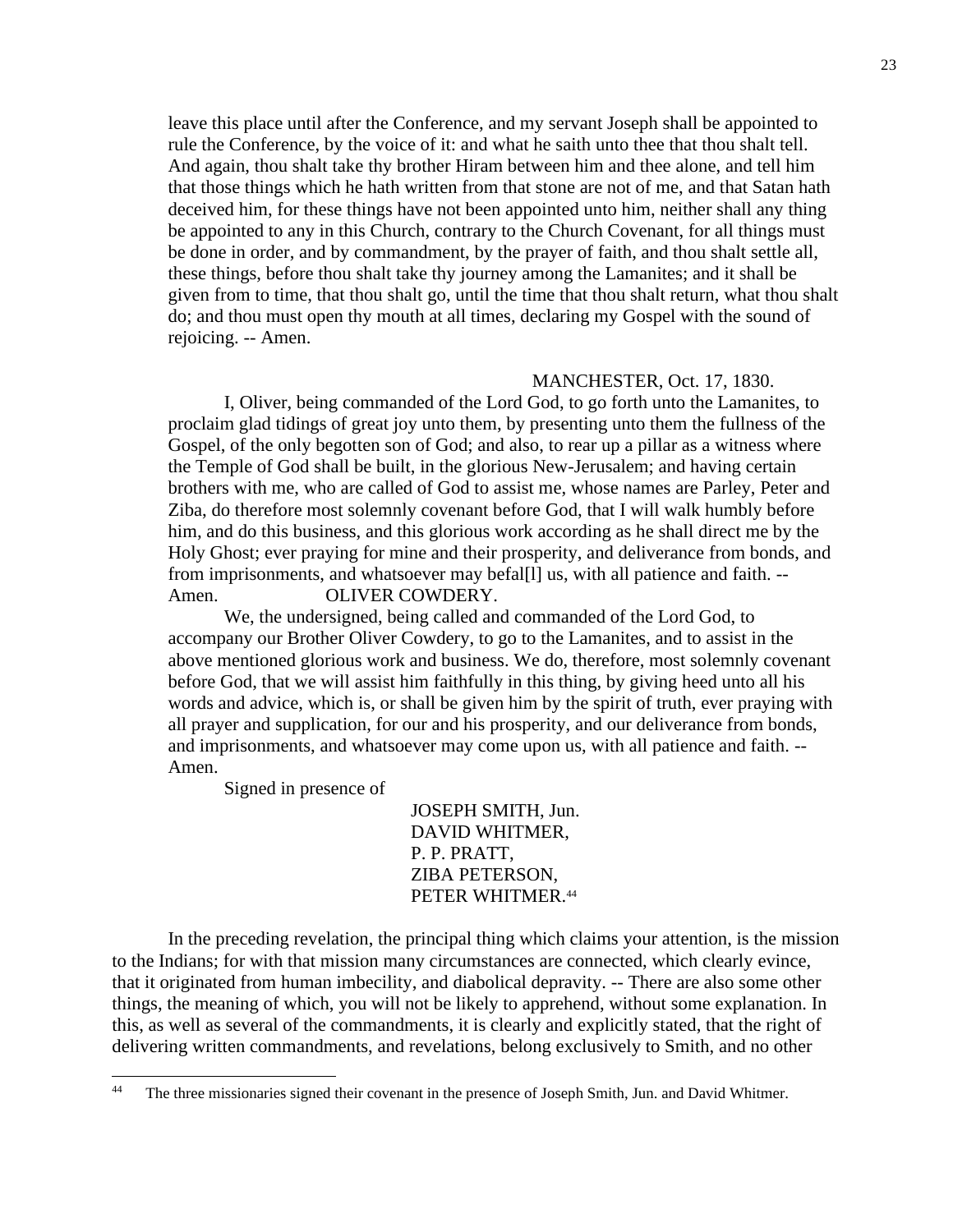person can interfere, without being guilty of sacrilege. In this office he is to stand, until another is appointed in his place, and no other person can be appointed in his stead, unless he falls through transgression; and in such a case, he himself is authorized to appoint his successor.<sup>45</sup> But how is he to be detected, should he become guilty of transgression. The commandment makes provision for this. His guilt will become manifest by his inability to utter any more revelations, and should he presume "to get another man's wife," and commit adultery; and "by the shedding of blood, seek to kill her husband," if he retains the use of his tongue, so as to be able to utter his jargon, he can continue as long as he pleases in the bed of adultery, and wrap himself with garments stained with blood, shed by his own hands, and still retain the spotless innocence of the holiest among mortals; and must be continued in the office of revelator, and head of the Church. Some others, and especially Cowdery, have earnestly desired to relieve Smith of some part of his burden. Cowdery's desires for this work were so keen and excessive, as, to use his own language, it "was unto me a burning fire shut up in my bones, and I was weary with forebearing, and I could forbear no longer;"<sup>46</sup> and he did in fact, issue some productions, which he said bore the Divine impress; but Smith fixed upon them the stamp of devilish. But it seems, in order to compromise the matter, that Cowdery was permitted to "speak or to teach, at all times, by way of commandment unto the Church: but not to write them by the way of commandment;"<sup>47</sup> thus Cowdery is authorized to give verbal commandments to the Church, by the inspiration of the spirit, which, if he afterwards writes, ceases to be inspiration; therefore, a commandment delivered orally, may be divinely inspired; but the same communicated, written verbatim, so far loses its former character, that it degenerates into a production of an infernal stamp. Here is a mystery, for aught I know, peculiar to Mormonism; and none but Mormonites, I presume, will attempt to unravel it. But it finds its parallel in the following. Smith assures his followers, that what he speaks by the spirit, and is written, is infallible in operation, but if it is not written, he may sometimes be mistaken. -- He tells them, that the right to deliver written revelations, belongs exclusively to himself, and no other person shall interfer in the business; and if he transgresses, he will graciously condescend to appoint another in his stead, and the only proof produced for the support of such assertions, is barely his word upon which they implicitly rely, and become entirely resigned to place their person and property under his control, and even risk the salvation of their souls upon his say-so. Such glaring duplicity on the one hand, and unaccountable credulity on the other, seldom have a parallel in the annals of man.

Never was there a despot more jealous of his prerogative than Smith; and never was a fortress guarded with more vigilance and ardor, against every invading foe, than he guards these. Smith apprehended a revival in the department of written inspiration, from another quarter, and hence Cowdery was commissioned to commence an attack, and suppress the enemy, before he had acquired sufficient stability and strength, so as to become formidable. "Thou shalt take thy brother Hiram between him and thee alone, and tell him the things he hath written from that stone," &c. Hiram Page, one of the eight witnesses, and also one of the "money diggers," found a smooth stone, upon which there appeared to be writing, which when transcribed upon paper,

<sup>45</sup> BC 45:1-6; LDS D&C 43:1-6, [9-23] February 1831.

<sup>46</sup> These words came from a copy of a document written by Oliver Cowdery as a commandment from God. See Marquardt, *Joseph Smith Revelations*, 381.

<sup>47</sup> See BC 30:4-5; LDS D&C 28:4-5.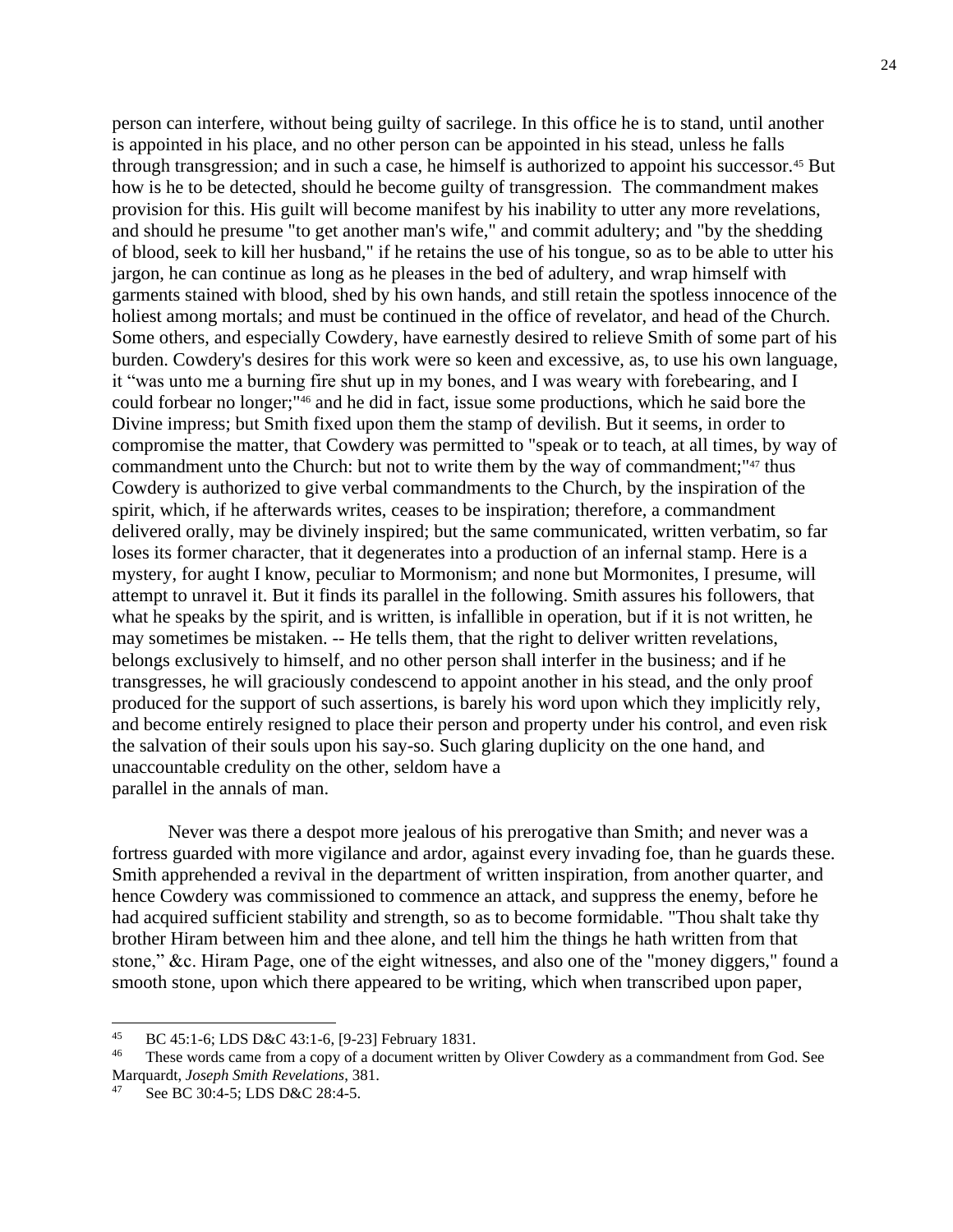disappeared from the stone, and another impression appeared in its place. This when copied, vanished as the former had done, and so it continued alternately appearing and disappearing; in the meanwhile, he continued to write, until he had written over considerable paper. It bore striking marks of a Mormonite revelation, and was received as an authentic document by most of the Mormonites, till Smith, by his superior sagacity, discovered it to be a Satanic fraud.<sup>48</sup>

A female, professing to be a prophetess, made her appearance in Kirtland,<sup>49</sup> and so ingratiated herself into the esteem and favor of some of the Elders, that they received her, as a person commissioned to act a conspicuous part in Mormonizing the world. Rigdon, and some others, gave her the right hand of fellowship, and literally saluted her with what they called the kiss of charity. But Smith viewing her as an encroaching upon his sacred premises, declared her an impostor, and she returned to the place from whence she came. Her visit, however, made a deep impression on the minds of many, and the barbed arrow which she left in the hearts of some, is not yet eradicated. Yours affectionately,

REV. I. EDDY. EZRA BOOTH.

(Ohio Star 2 [8 December 1831]:1, Ravenna, Ohio, emphasis omitted)

[Letter 9 - Ezra Booth to Rev. Ira Eddy]

Nelson, Portage Co. Dec. 6, 1831.

#### REV. & DEAR SIR --

In this letter the mission to the Indians will be brought into view, and with it, are connected circumstances and facts, sufficient, one would suppose, to convince every honest and unprejudiced Mormonite, of the fallacy and deception of Mormonism. But a Mormonite of the highest grade, is invulnerable by facts the most notorious, and evidence as glaring as the noon-day sun; for they affirm, they know by the spirit that Mormonism is what it pretends to be; and should Smith acknowledge it to be a fabrication, they would not believe him. This forms the highest climax in Mormonism, and but few have attained to it. After Cowdery, and his three associates had left the state of N. Y. while bending their course to the west, he was directed by the spirit to Kirtland, for the special purpose of enlisting Rigdon in the Mormonite cause. I have since learned, that the spirit which directed in this enterprize, was no other than Pratt, who had previously become acquainted with Rigdon, and had been proselyted by him into what is called the Campbellite faith. This new system appears to have been particularly suited to Rigdon's taste, and calculated to make an impression on his mind. But before he could fully embrace it, he must

<sup>48</sup> Hiram Page's revelations were believed by Elders David Whitmer. Peter Whitmer, Jr., and John Whitmer. See BC 31-33; LDS D&C 30, [26-28] September 1830.

<sup>49</sup> Evidently a woman by the name of Hubble. John Whitmer recorded in his history, "About these days there was a woman by the name of Hubble who professed to be a prophetess of the Lord and professed to have many revelations, and knew the Book of Mormon was true; and that she should be a teacher in the Church of Christ. She appear[ed] very sanctimonious and deceived some, who were not able to detect her in her hypocracy: others however had a spirit of dicernment [discernment]; and her folies and abominations were made manifest" (Westergren, *From Historian to Dissident*, 37-38). See BC 45; LDS D&C 43, [9-23] February 1831.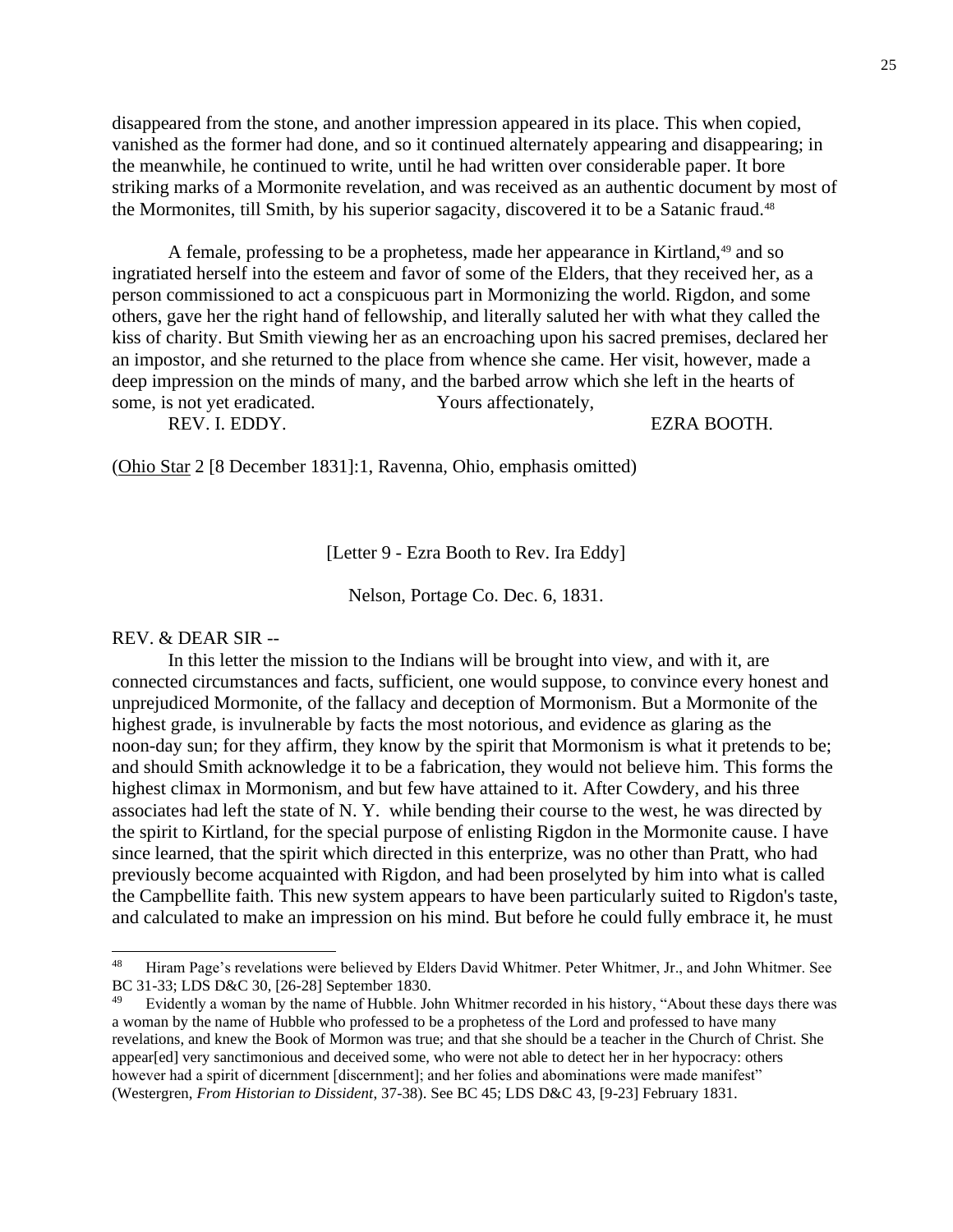"receive a testimony from God." In order to this, he labored as he was directed by his Preceptor, almost incessantly and earnestly in praying, till at length, his mind was wrapped up in a vision; and to use his own language, "to my astonishment I saw the different orders of professing Christians passing before my eyes, with their hearts exposed to view, and they were as corrupt as corruption itself. That society to which I belonged also passed before my eyes, and to my astonishment, it was as corrupt as the others. Last of all that little man who brought me the Book of Mormon, passed before my eyes with his heart open, and it was as pure as an angel: and this was a testimony from God, that the Book of Mormon was a Divine Revelation." Rigdon is one who has ascended to the summit of Mormonism; and [t]his vision stands as the foundation of his knowledge. He frequently affirms, that these things are not a matter of faith with him, but of absolute knowledge. He has been favored with many extraordinary visions, in some of which he saw Kirtland with the surrounding country, consecrated as the promised land, and the Churches in the state of N. Y. expected to receive their everlasting inheritance in the state of Ohio,<sup>50</sup> and this expectation was grounded upon Rigdon's visions, while he was in the state of N. Y. These visions are considered by the Church as entitled to no credit, and laid aside as mere rubbish.

As it relates to the purity of the heart of "that little man," if a pure and pleasant fountain can send forth corrupt and bitter streams, then may the heart of that man be pure, who enters into a matrimonial contract with a young lady, and obtains the consent of her parents; but as soon as his back is turned upon her, he violates his engagements, and prostitutes his honor by becoming the gallant of another, and resolves in his heart, and expresses resolutions to marry her.<sup>51</sup> But as the practice of a man will ever stand as a general criterion by which the principles of the heart are to be tested, we say, that the heart of such a man is the reverse of purity.

From Kirtland, Cowdery & Co. were directed by the spirit to Sandusky, where they contemplated opening their mission, and proselyting the Indians residing at that place. But neither Cowdery, nor the spirit which directed him, was able to open the way to, or make any impressions upon their minds. Being frustrated in this, his first attempt to convert the Natives, he turned his attention and course to Missouri, and when near the eastern line of that state, he halted for several days, for the purpose of obtaining, by inquiry, information respecting the Indians, still further to the West. It appears that he was fearful that his infallible guide, (the spirit,) was incapable to direct him, while proceeding further to the west; consequently, he applied to men more capable of giving instruction than the spirit, by which he was influenced. When he arrived at the western line of Missouri, he passed it into the Indian territory, where he continued but a short time, before he was notified by the U. S. agent, that he must either re-pass the line, or be compelled to take his residence in the garrison, forty miles up the Arkansas river. As there was

<sup>50</sup> Sidney Rigdon's letter of introduction of John Whitmer to the Saints in Ohio stated, "you are living on the land of promise . . . you are dwelling on your eternal inheritance" (as cited in Howe, *Mormonism Unvailed*, 111), letter written circa 4 January 1831.

<sup>&</sup>lt;sup>51</sup> This incident relates to Oliver Cowdery. Before Oliver left New York he apparently made an arrangement to marry Elizabeth Ann Whitmer who was fifteen years old at the time. Cowdery was nine years older than Elizabeth. On 26 May 1832, prior to his marriage to Elizabeth in December, a conference was held and it took "into consideration a certain transgression of our br. Oliver committed in the fall of 1830 in the Township of Mayfield[,] Cuyahoga County[,] State of Ohio" (Cannon and Cook, *Far West Record*, 49). In 1831 Cowdery "made his confession to the individuals injured & received their forgiveness." The minutes as copied in the "Far West Record" do not list Oliver Cowdery in the list of high priests present and omitted who was the clerk of the conference.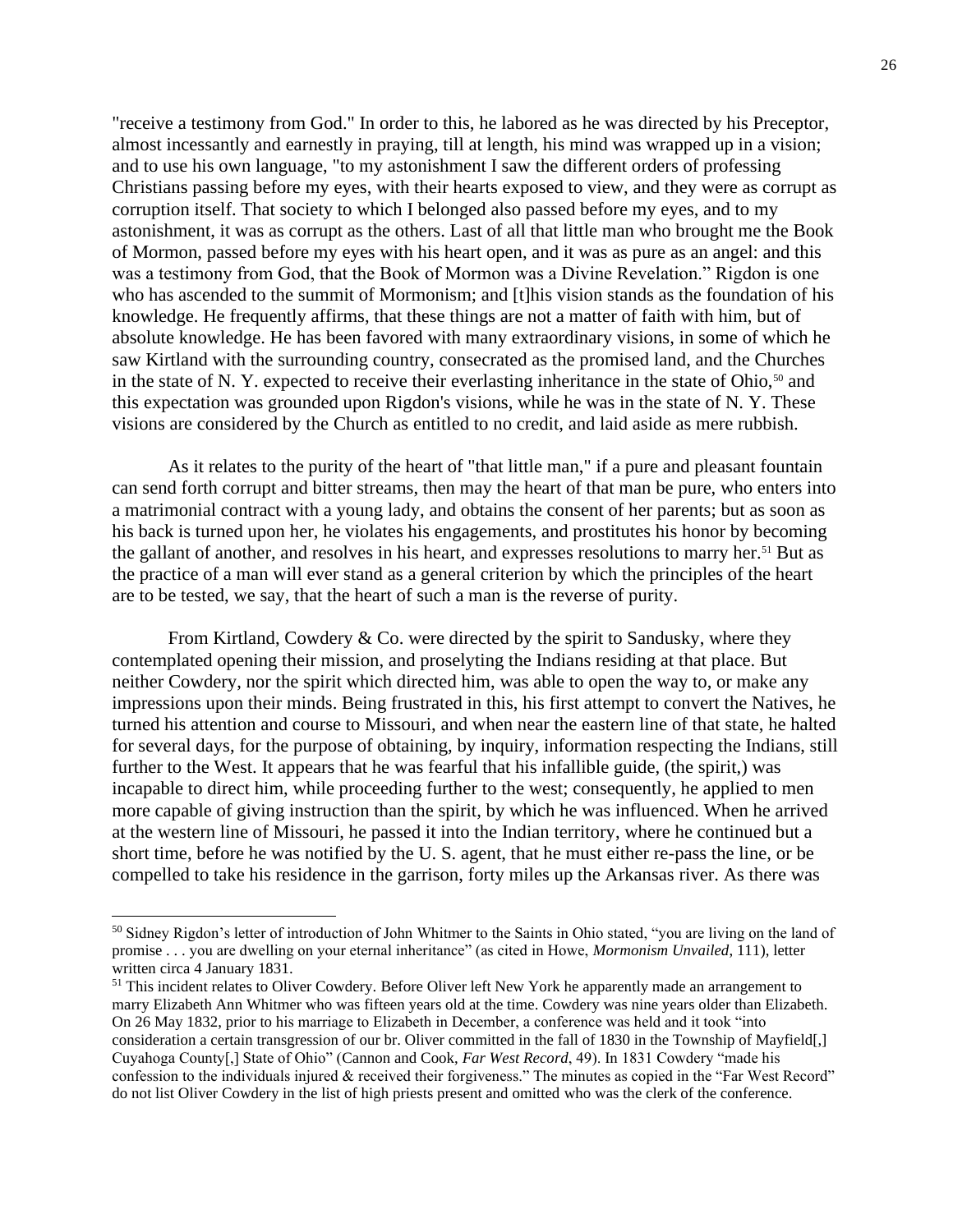no other alternative, the former seemed to him the most expedient; and he never possessed courage sufficient to pass the line, or visit the residence of the Indians since. Thus you behold a man, "called and commanded of the Lord God, to go forth unto the Lamanites," and establish his Church among them; but no sooner is he set down in the field of his mission, and surrounded by his anticipated converts, than he is driven by a comparative nothing, from the field, and obliged to relinquish his contemplated harvest. -- This is the person commissioned by the Lord to proceed the western wilds, and as he himself stated, "to the place where the foot of a white man never trod," ["]to rear up a pillar for a witness, where the Temple of God shall be built in the glorious New-Jerusalem." But alas! he was arrested by man in his course, and by the breath of man the mighty undertaking was blown into the air, and Cowdery was thrown back among the Gentiles, to wait for the spirit to devise some new plans in the place of those which had been frustrated. But as a City and a Temple must be built, as every avenue leading to the Indians was closed against the Mormonites, it was thought that they should be built among the Gentiles, which is in direct opposition to the original plan -- as foreign from the design of the spirit, expressed in several commandments, as it would have been, had the Directors, who were appointed to build the Court-house in Ravenna, buil[t] it in Trumbull county, foreign from the design of those who entrusted them with the business.

Though their plans had hitherto failed, they were unwilling to abandon the Indian enterprize; and in a commandment it was stated, that Cowdery and others should receive a written recommendation, signed by the Elders, for the purpose of presenting it to the Indian agent, in order to obtain permission from him, to visit the Indians in their settlements. The recommendation was written according to commandment, and frequent opportunities occurred in which it might have been presented to the agent, but it never was presented, and of course was useless, he was censured by some for not presenting it, but I suppose the spirit directed him not to do it.

Another method has been invented, in order to remove obstacles which hitherto have proved insurmountable. "The Lord's store-house," is to be furnished with goods suited to the Indian trade, and persons are to obtain license from the government to dispose of them to the Indians in their own territory; at the same time, they are to disseminate the principles of Mormonism among them.<sup>52</sup> From this smug[g]ling method of preaching to the Indians, they anticipate a favorable result. In addition to this, and to co-operate with it, it has been made known by revelation, that it will be pleasing to the Lord, should they form a matrimonial alliance with the Natives; and by this means the Elders, who comply with the thing so pleasing to the Lord, and for which the Lord has promised to bless those who do it abundantly, gain a residence in the Indian territory, independent of the agent.<sup>53</sup> It has been made known to one, who has left his wife in the state of N. Y. that he is entirely free from his wife, and he is at liberty to take him a wife from among the Lamanites. It was easily perceived that this permission, was perfectly suited to his desires. I have frequently heard him state, that the Lord has made it known to him, that he is as free from his wife as from any other woman; and the only crime that I have ever

<sup>52</sup> See "Kirtland Revelations Book," 89-91, original in LDS archives, 20 July 1831; Marquardt, *Joseph Smith Revelations*, 142-43. This revelation was not included in the BC. Revised in 1835 D&C 27, now LDS D&C 57. 53

The text of this revelation was not written down in July 1831 but Booth gives the basic idea of the oral presentation. The revelation was given to facilitate entrance into the reservation for missionary work.